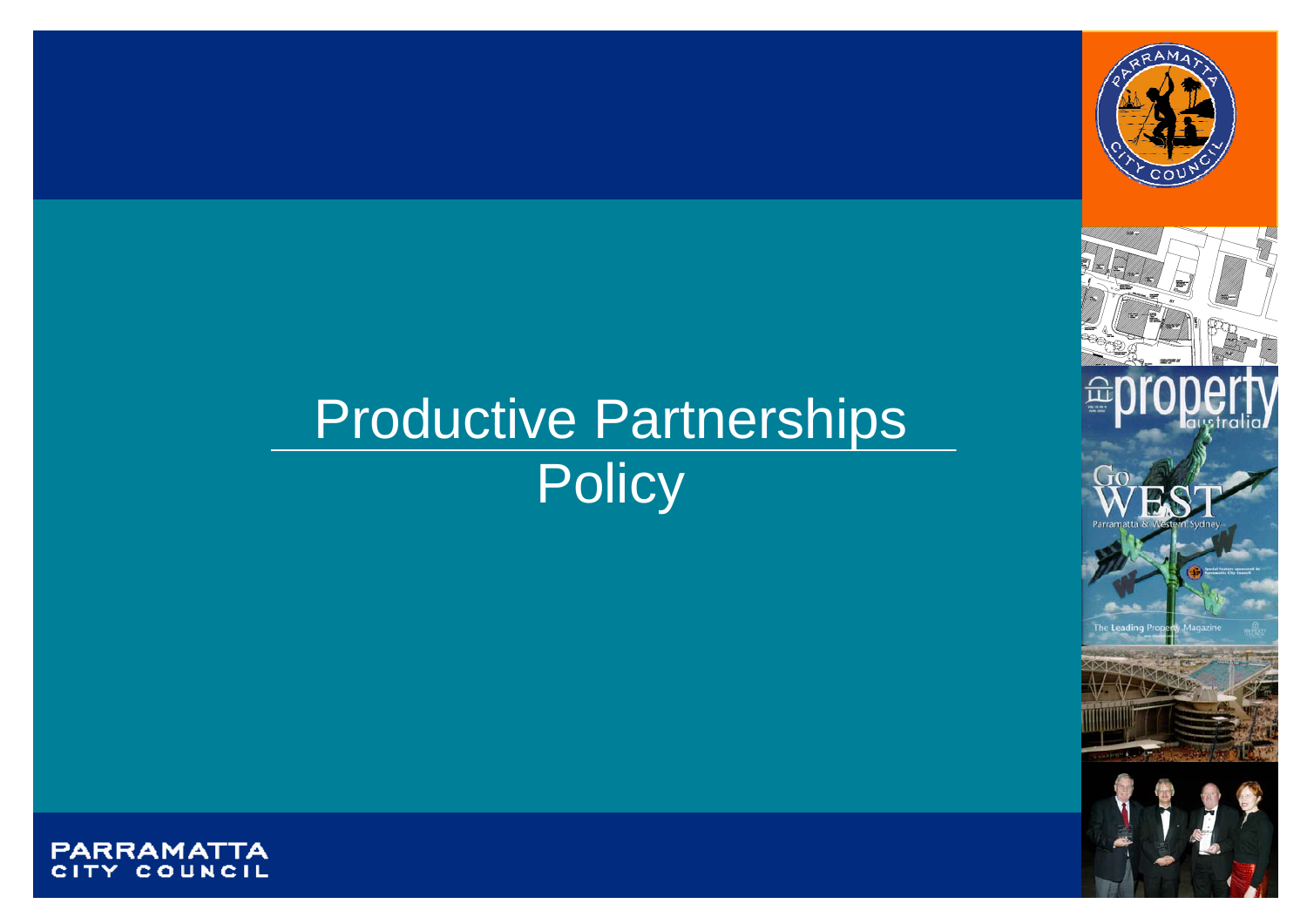# **TABLE OF CONTENTS**

| ATTACHMENT 1: Example draft MOU between PCC, Ministry of Transport and DIPNR3 |  |
|-------------------------------------------------------------------------------|--|
|                                                                               |  |
|                                                                               |  |
|                                                                               |  |
|                                                                               |  |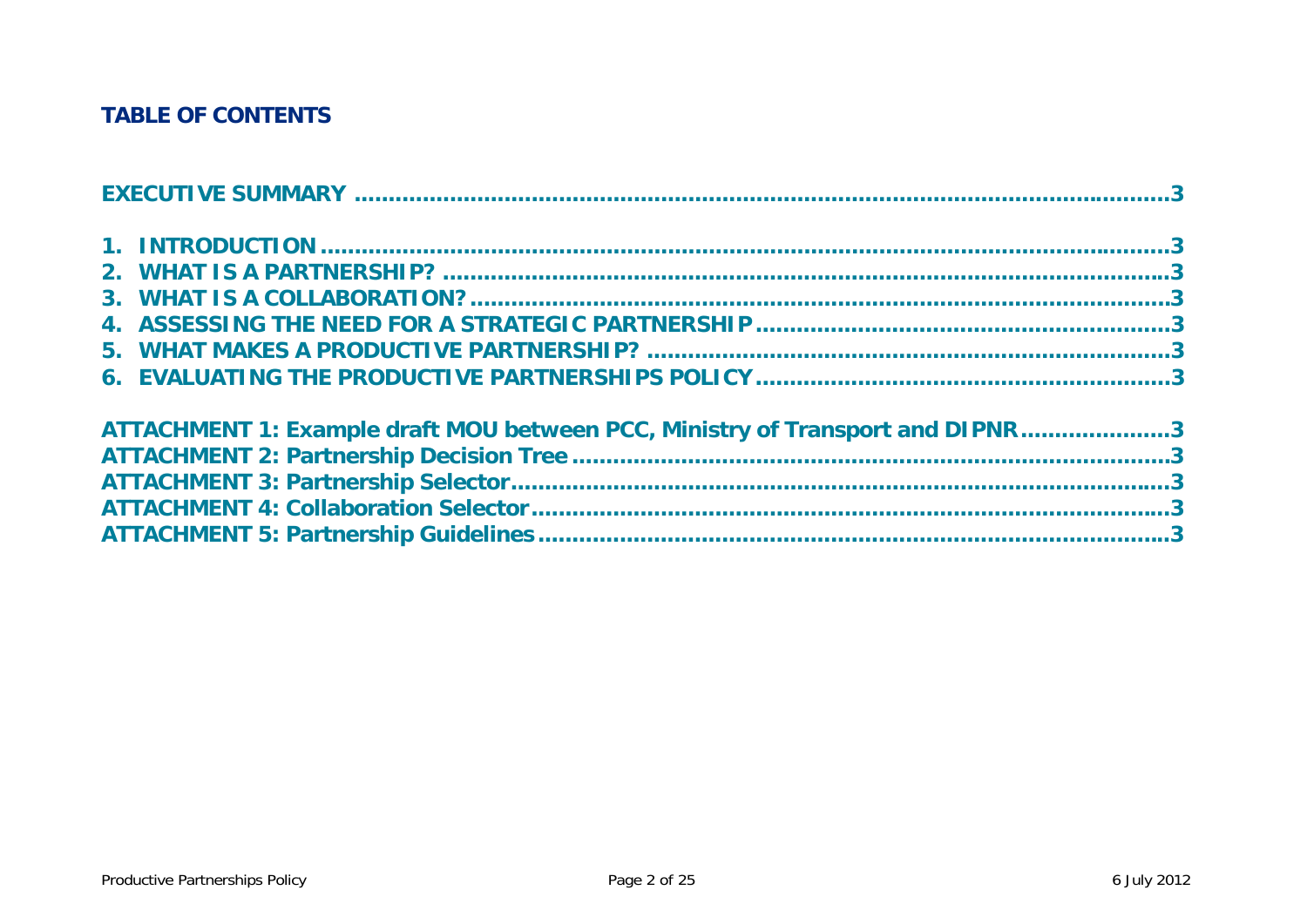#### **EXECUTIVE SUMMARY**

Effective organisations are able to share their vision and goals with others. This allows them to engage partners in helping to achieve the vision. Parramatta City Council has many potential partners in helping Parramatta being the Leading City at the Heart of Sydney.

This Policy encompasses strategic partnerships and alliances formed with key government agencies, non government organisations and the private sector. It acknowledges that other collaborative relationships, such as networks, collaborative agreements, funding arrangements and working groups are important for the operation of Council's business; however, they are not the main focus of this document.

As well as providing a framework for understanding partnerships and collaborative arrangements, the Policy includes:

- Key principles for forming a partnership;
- A partnership and collaboration decision tree; and
- Guidelines for developing, maintaining and dissolving partnerships.

These tools will be used to help determine if future strategic alliances or formal partnership agreements are appropriate approaches for a particular outcome.

While this Policy mainly addresses strategic partnerships, the key principles, partnership and collaboration selector and partnership guidelines can be considered for most of our business relationships to ensure that they are functional and effective.

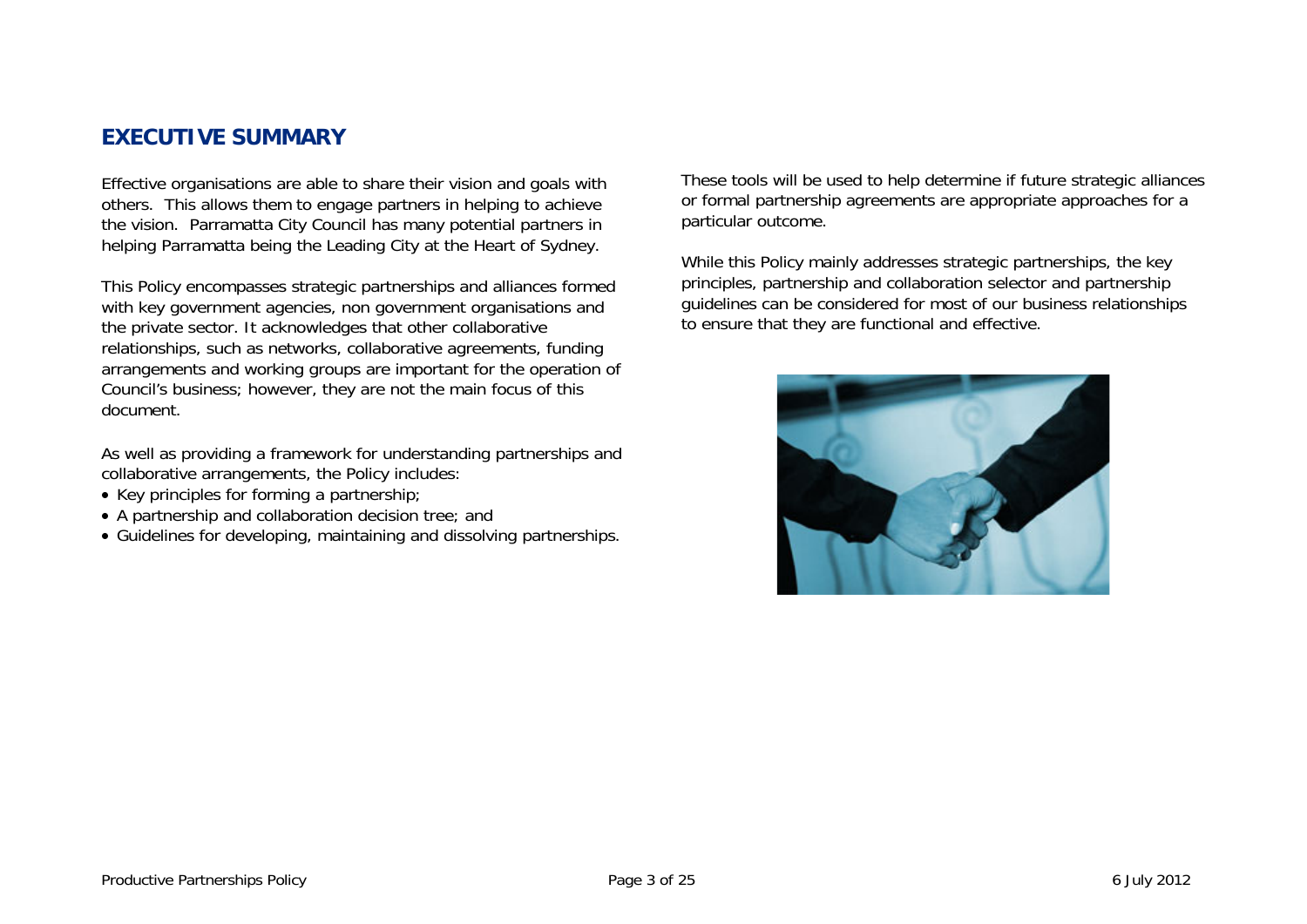# **1. INTRODUCTION**

#### **Why have a Productive Partnerships Policy?**

The Corporate Strategy 2004 of Parramatta City Council identified that the resource limitation of local government coupled with the wide variety of services being delivered is creating an increasing need for partnerships between government, community and business. We need to promote and expand our existing partnership arrangements and align them with our organisational priorities. A key action related to the Corporate Strategy was to develop and implement a Partnerships Policy for Council.

Partnerships add value to the work each organisation has already undertaken independently for they share a common vision that leads them to align their separate activities and resources to support their overall goals.

Well managed partnerships can bring about efficiencies and a higher quality of service and outcome for all partners and the community they serve. However, developing and maintaining the partnerships is a significant exercise requiring time and resources from all partners.

While we have traditionally had strategic partnerships with government agencies there is also a need to develop partnerships with key private sector and not-for-profit organisations. Deciding which strategic partnerships are needed in the future will be a key outcome from the Economic, Social and Environmental well-being strategies.

# **Aim and Objectives for Council Partnerships**

The overall aim for partnerships is to achieve a more sustainable city through a shared approach with key stakeholders.

Our objectives for undertaking any partnerships are to:

- 1. Achieve environmental, social and economic outcomes as defined in the Triple Bottom Line Strategies
- 2. Increase the scale and scope of programs (through the synergism gained from the increased effort and comparative advantages of participating organisations)
- 3. Build capacity of Council and/or our community

# **Scope of this Policy**

Within the context of this document, the two main relationships we are focusing on are Strategic Partnerships and Strategic Alliances. While Council has many successful community collaborations, which play a valuable and ongoing role in achieving Council's vision, they are not the focus of this Policy.

It is intended that this Policy, including the decision tree and guidelines, will provide a means for Councillors and staff to make a informed choice about the suitability of creating a strategic alliance or formal partnership agreement. One of the main drivers for determining when and with whom we need to make partnerships with will be through Council's Program Panels.

#### **Related Strategies and Plans**

This policy has a direct dependency on the Triple Bottom Line strategies and Vision 2025, the Sustainability Plan for Parramatta.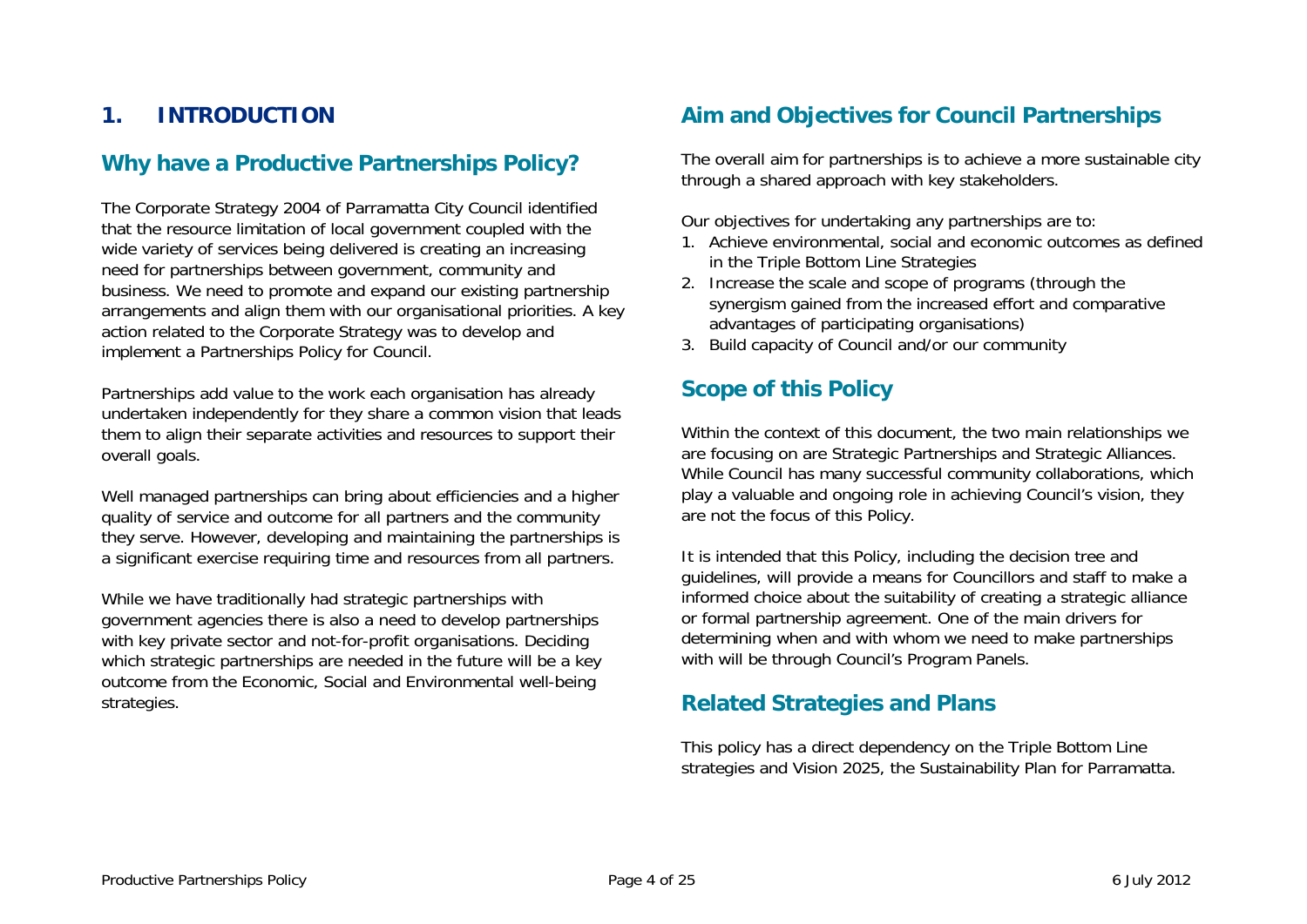# **2. WHAT IS A PARTNERSHIP?**

Within the context of this document, a partnership is:

A joint initiative for coordinating a strategic approach to achieving a common vision, goal, or outcome

Examples of bodies with which Council would have a partnership with include a State Government department or agency; a union; or a large not-for-profit organisation.

# **2.1 STRATEGIC ALLIANCES**

Strategic Alliances are generally ongoing, loose partnerships with no fixed conclusion date. Alliances are formed when it becomes obvious that strong information flows and understanding of shared objectives can provide mutual benefits to both parties.

Members of the strategic alliance may identify a number of projects that need to be undertaken as a formal partnership agreement.

#### **EXAMPLE Department of Housing Alliance**

Council entered into an alliance with the Department of Housing in December 2003 to ensure that the community gets the maximum benefit when Department of Housing properties are being redeveloped in our neighbourhoods.

# **2.1 FORMAL PARTNERSHIP AGREEMENT**

Formal Partnerships Agreements are tightly defined partnerships with a fixed conclusion date. They will include a signed agreement, such as a memorandum of understanding (MOU), and can cover one or more projects. Formal Partnership Agreements may or may not arise from a Strategic Alliance.



**EXAMPLE Ministry of Transport and Department of Infrastructure, Planning and Natural Resources** 

A draft Formal Partnership Agreement is being entered into by Council, MoT and DIPNR for a 12 month period. During this period, the partners will study options for improving transport links to Parramatta in lieu of the deferred Parramatta-Epping Rail Link. See Attachment 1 for a copy of the draft Memorandum of Understanding for all three partners.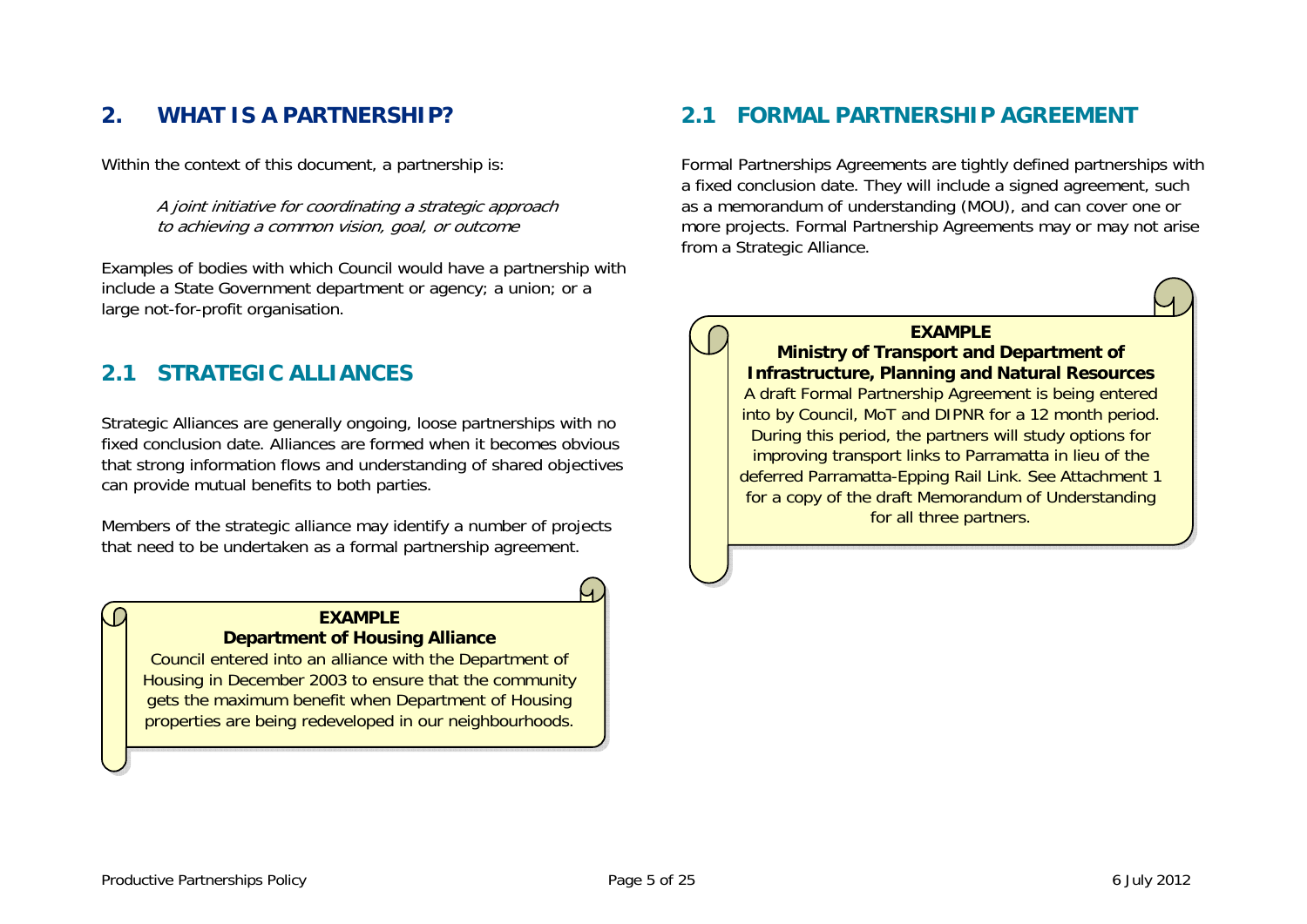# **3. WHAT IS A COLLABORATION?**

Within the context of this document, a collaboration is:

A joint initiative that contributes to Council's vision through the delivery of operational activities and services

#### **3.1 FORMAL COLLABORATIVE AGREEMENT**

Collaborative Agreements are formal relationships between Council and other organisations, and include a signed agreement, such as a MOU. The focus of Collaborative Agreements is working together to achieve operational results, and not on high level planning, policy and long term allocation of resources.

Typical bodies we may have a collaborative agreement with include neighbouring councils and community organisations. Collaborative agreements may also be undertaken with Sister Cities.

# **MOU with Holroyd Council**

Currently, Council staff can only issue infringements to offenders who litter from motor vehicles within their local government boundary. In March? 2004 Parramatta City and Holroyd Councils signed an MOU to agree that Council staff, when in the other organisation's LGA, would provide details on those offenders to the other Council so that infringements can be issued.

# **3.2 WORKING GROUPS**

Working groups include committees and taskforces, and may involve a range of interactions and collaborations. The group is usually formed to address common goals or issues, or to bring about an event. Membership to working groups is limited to particular stakeholders.

Examples of committees, taskforces and working groups are traffic committees, Duck River Steering Committee and Upper Parramatta River Catchment Trust.

#### **EXAMPLE**

**Parramatta Coalition against Homelessness**  A group of stakeholders, including Parramatta City

Council, Department of Housing, Department of Community Services, Parramatta Mission, St Vincent de Paul, Western Sydney Area Mental Health Service and Mission Australia, meet quarterly to develop and administer the Homelessness Program. **EXAMPLE**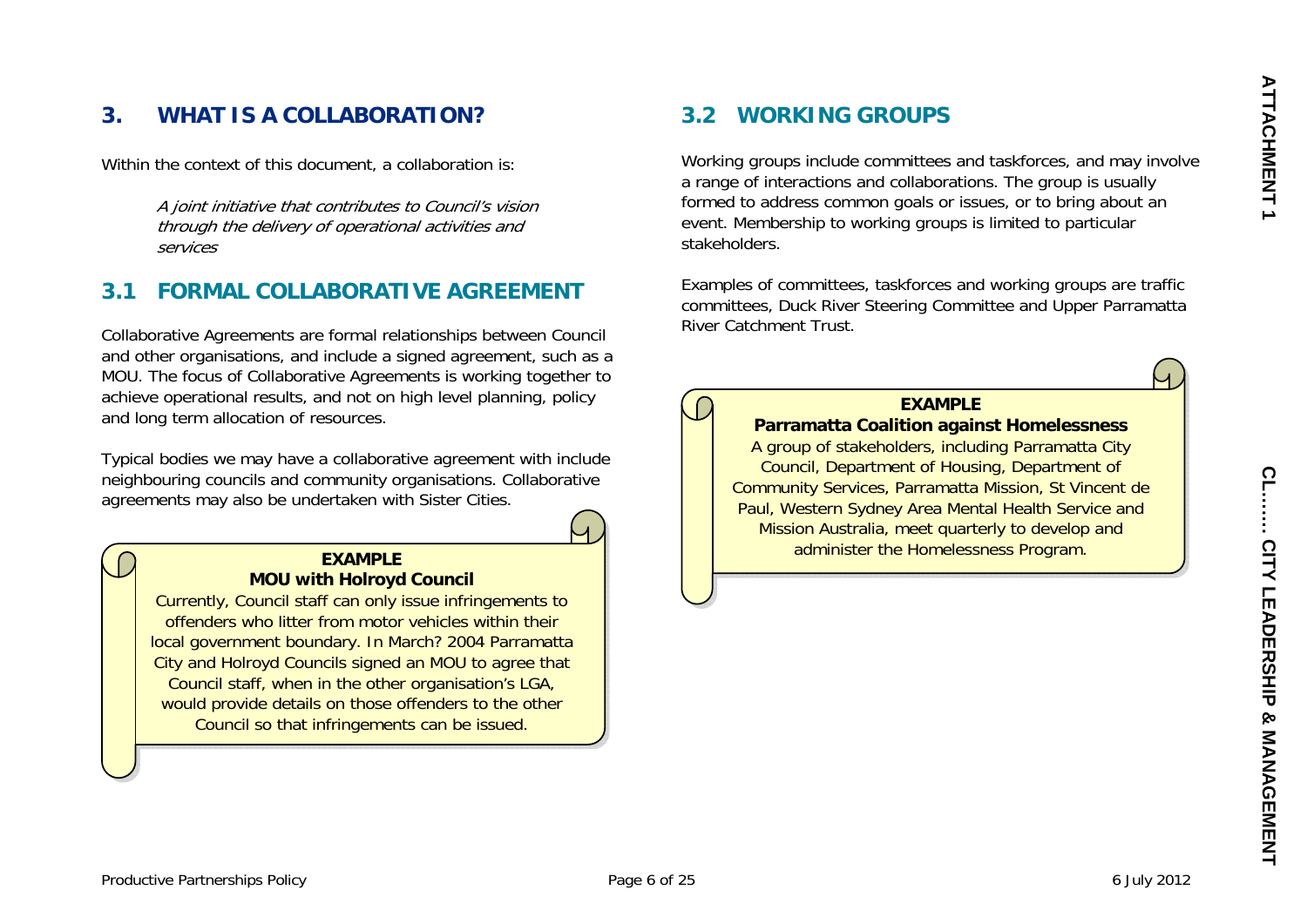# **3.3 FUNDING ARRANGEMENTS**

These arrangements are grant funded or financially sponsored projects or activities, and include a formal agreement. These arrangements are not characterised by equally shared resources and decision making. The budget is provided by one party, although on occasions it may be provided on the condition that the other party match funding.

Council may be the recipient of some of these arrangements (for example, funding obtained through State Government agencies) or provide the funding for community organisations.



Coca-cola Amatil has provided \$105,000 sponsorship to Council over a 3 year period to undertake restoration and landscaping works on the land between their property at Northmead and Toongabbie Creek. These works will enable Council to realise some of its bushland restoration objectives, while providing tangible benefits for the staff at CCA and the local community who will use this area.

# **3.4 NETWORKS**

Networks are established informal relationships, and can involve a range of contacts between members of organisations. They provide a means to gather and disseminate information that may not be shared through formal channels. Networks can be a good way to sustain established relationships or to build some common ground before forming a more intense relationship. This level of interaction is appropriate when no finances or major resources are involved, and when there are no significant joint undertakings or goals.

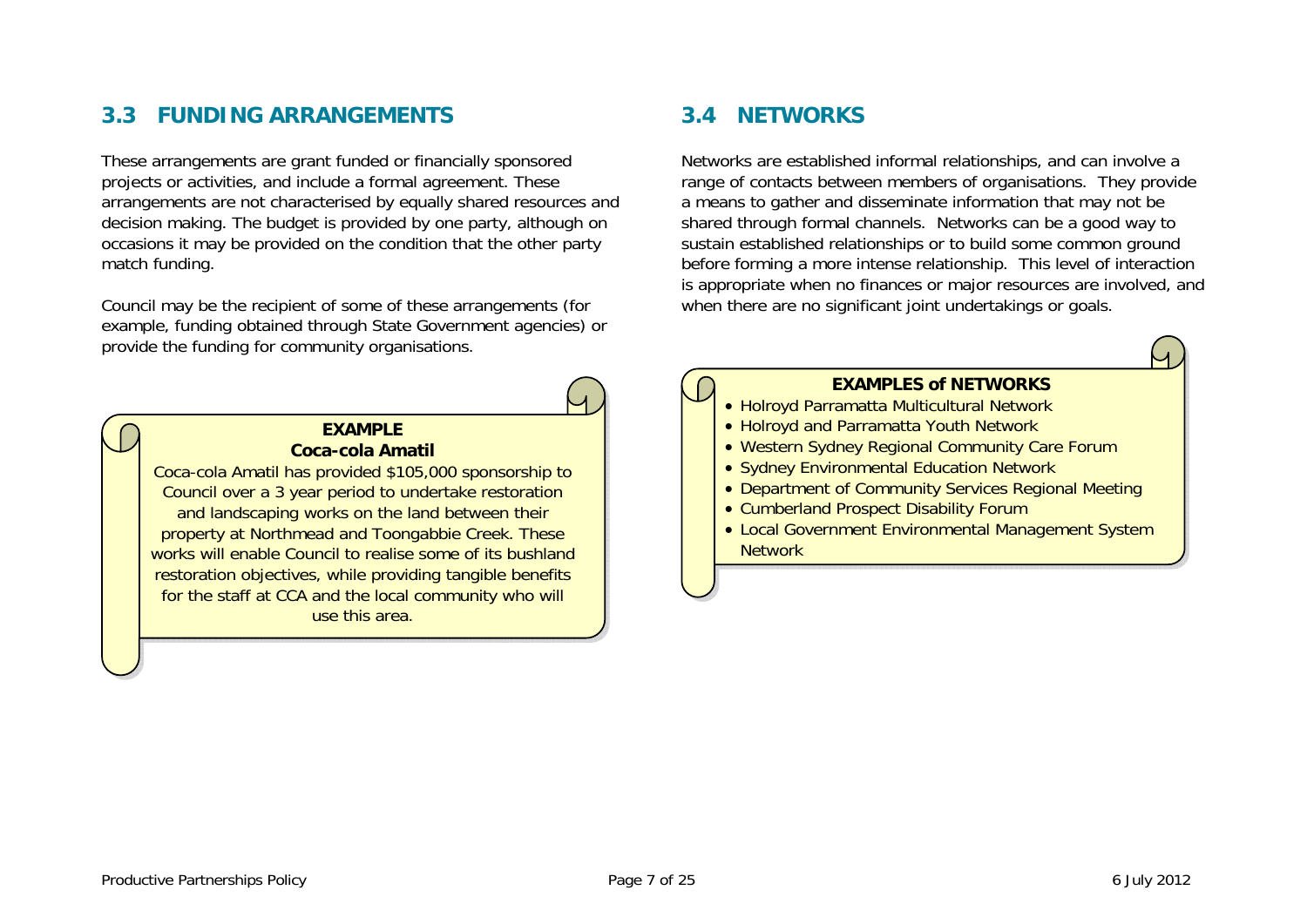| <b>Characteristics of Different Types of Relationships</b> |  |
|------------------------------------------------------------|--|
|------------------------------------------------------------|--|

| <b>Relationship</b>         |                                | <b>Characteristic</b>                 |                                         |                                |                                                |                                     |                                                                 |                           |                           |                                                   |                                                 |                                                                |                                                           |
|-----------------------------|--------------------------------|---------------------------------------|-----------------------------------------|--------------------------------|------------------------------------------------|-------------------------------------|-----------------------------------------------------------------|---------------------------|---------------------------|---------------------------------------------------|-------------------------------------------------|----------------------------------------------------------------|-----------------------------------------------------------|
|                             |                                | <b>Shared Strategic</b><br>Objectives | <b>Shared Operational</b><br>Objectives | <b>Budget</b><br><b>Shared</b> | ð<br>Resources<br>support<br>in-kind<br>Shared | <b>Decision</b><br>Shared<br>Making | political,<br>financial<br>implications<br>High level<br>legal, | <b>Based</b><br>Project   | <b>Sunset Clause</b>      | <b>Agreement (MOU)</b><br><b>Formal Strategic</b> | <b>Formal Operational</b><br>(MOU)<br>Agreement | <b>Informal Agreement</b><br>Agenda<br>$\overline{\mathsf{d}}$ | <b>Council Responsibility</b>                             |
| Partner<br>ships            | <b>Partnership Agreement</b>   | $\checkmark$                          | $\boldsymbol{\mathsf{x}}$               | $\checkmark$                   | $\checkmark$                                   | $\checkmark$                        | $\checkmark$                                                    | $\checkmark$              | $\checkmark$              | $\checkmark$                                      | $\boldsymbol{\mathsf{x}}$                       | $\checkmark$                                                   | Councillors,<br>GMT,<br><b>O&amp;D</b><br><b>Managers</b> |
|                             | <b>Strategic Alliance</b>      | $\checkmark$                          | $\boldsymbol{\mathsf{x}}$               |                                | $\checkmark$                                   | $\checkmark$                        | $\checkmark$                                                    | $\boldsymbol{\mathsf{x}}$ | $\boldsymbol{\mathsf{x}}$ | $\boldsymbol{\mathsf{x}}$                         | $\boldsymbol{\mathsf{x}}$                       |                                                                | Councillors,<br>GMT,<br><b>O&amp;D</b><br><b>Managers</b> |
|                             | <b>Collaborative Agreement</b> | $\boldsymbol{\mathsf{x}}$             | $\checkmark$                            |                                | $\checkmark$                                   | $\checkmark$                        | $\boldsymbol{\mathsf{x}}$                                       |                           |                           | $\boldsymbol{\mathsf{x}}$                         | $\checkmark$                                    | $\boldsymbol{\mathsf{x}}$                                      | Managers                                                  |
| Collaborations<br>$\lambda$ | <b>Working Groups</b>          | $\boldsymbol{\mathsf{x}}$             | $\checkmark$                            |                                | $\checkmark$                                   | $\checkmark$                        | $\boldsymbol{\mathsf{x}}$                                       |                           |                           | $\boldsymbol{\mathsf{x}}$                         | $\boldsymbol{\mathsf{x}}$                       | $\checkmark$                                                   | Staff                                                     |
|                             | <b>Funding Arrangements</b>    | $\boldsymbol{\mathsf{x}}$             | $\checkmark$                            | $\boldsymbol{\mathsf{x}}$      |                                                | $\boldsymbol{\mathsf{x}}$           | $\boldsymbol{\mathsf{x}}$                                       | $\checkmark$              | $\checkmark$              | $\boldsymbol{\mathsf{x}}$                         | $\checkmark$                                    | $\boldsymbol{\mathsf{x}}$                                      | Managers                                                  |
|                             | <b>Networks</b>                | $\pmb{\times}$                        | $\checkmark$                            | $\boldsymbol{\mathsf{x}}$      |                                                |                                     | $\boldsymbol{\mathsf{x}}$                                       | $\boldsymbol{\mathsf{x}}$ | $\boldsymbol{\mathsf{x}}$ | $\boldsymbol{\mathsf{x}}$                         | $\boldsymbol{\mathsf{x}}$                       | $\boldsymbol{\mathsf{x}}$                                      | <b>Staff</b>                                              |

Characteristic of the relationship GMT General Management Team O&D Outcomes & Development Group

X Not characteristic of the relationship

- May or may not be characteristic of the relationship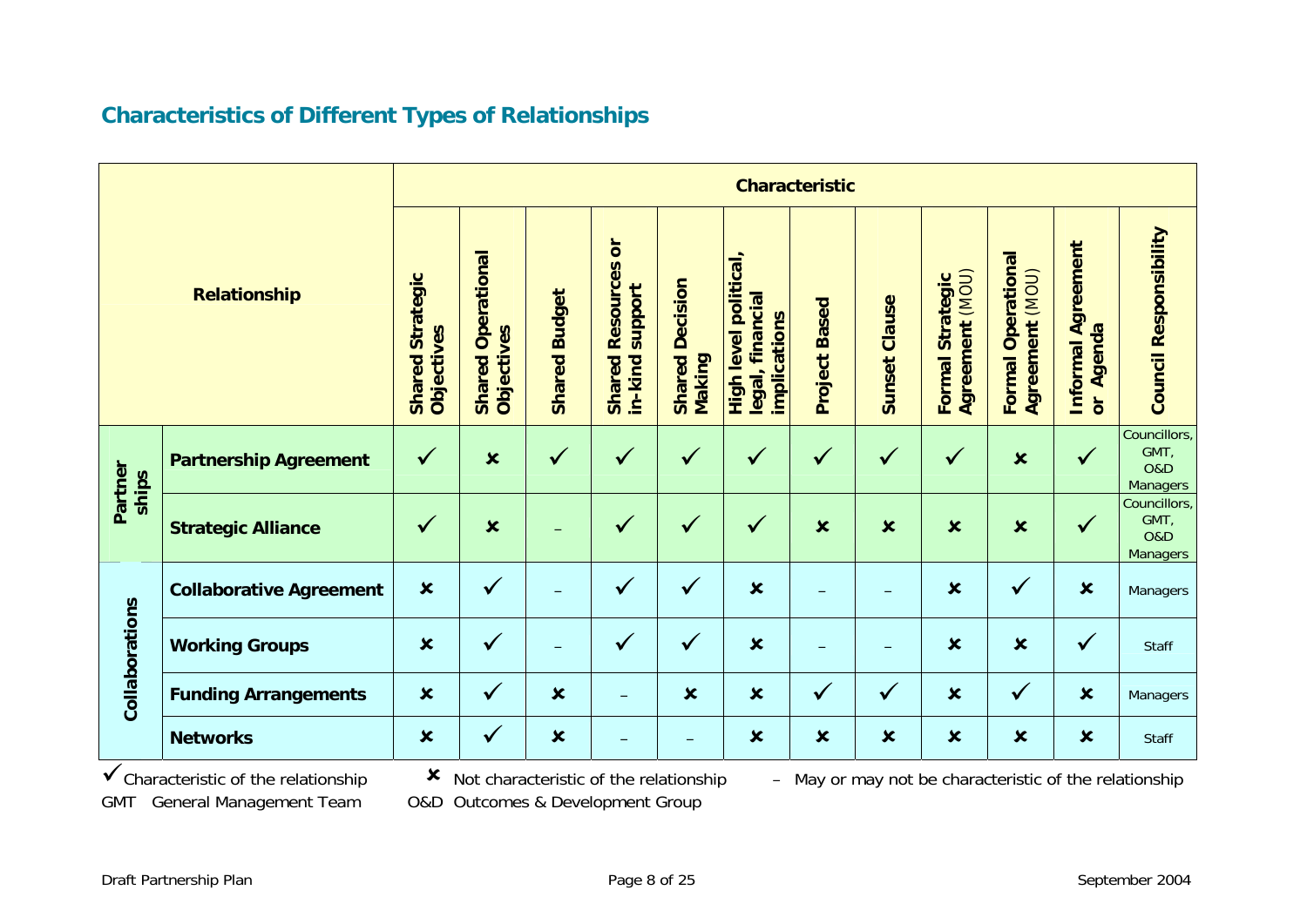# **4. ASSESSING THE NEED FOR A STRATEGIC PARTNERSHIP**

# **4.1 Guiding Principles for Partnerships**

In developing a partnership, there are some key guiding principles that should be followed for forming effective partnerships. If these principles are not followed, partnerships will not be effective. The guiding principles that Council, and our future partners, should follow are:

- 1. Shared vision or goals
- 2. Interdependence between partners
- 3. Mutual trust and transparency
- 4. Mutual accountability
- 5. Sharing of resources (financial or in-kind)
- 6. Shared capacity building and learning
- 7. Mutually agreed access to benefits of the partnership
- 8. Respect for differences (eg knowledge, experience, resources)

#### **4.2 Is it appropriate or legal to have a partnership agreement?**

While in some cases there is a strong imperative to form a partnership, in other instances it may not be appropriate or even legal to have a partnership. The selection of partners needs to be open and transparent, and preclude personal benefits for all parties. The partnership should not limit any of Council's functions, including its regulatory functions.

For example, Council cannot enter into a partnership when, according to the Local Government Act, work must be put out to tender. While it would be more efficient to have an ongoing

partnership with a bank or financial institution, for example, Council must tender regularly for services and remain open to moving to another institution. Equally, if Council is the consent authority for development being undertaken by another body, it may not be appropriate to enter into a partnership, or the partnership should include mechanisms to managed potential conflicts of interest.

# **4.3 Are there shared strategic goals and objectives?**

For a partnership to work the organisations must share some strategic goals and objectives. Relationships which share operational goals and objectives are collaborative relationships, as they help deliver services to the community.

The key to having shared strategic objectives is that the partners are able to clearly state what it is that they share and how they will know that they have achieved it.

# **4.4 Is the partnership needed to help achieve Council's vision?**

A strategic partnership should only be formed if it is directly linked to achieving the Council's vision. The Social, Environmental and Economic well-being strategies will guide priorities and recommend partnerships needed to help achieve the vision of the City.

# **4.5 Are desired Council outcomes dependent on a shared approach?**

In some situations it is impossible to achieve the desired outcomes without combining the efforts or resources of others. For example, to improve the quality of the public housing in Parramatta we must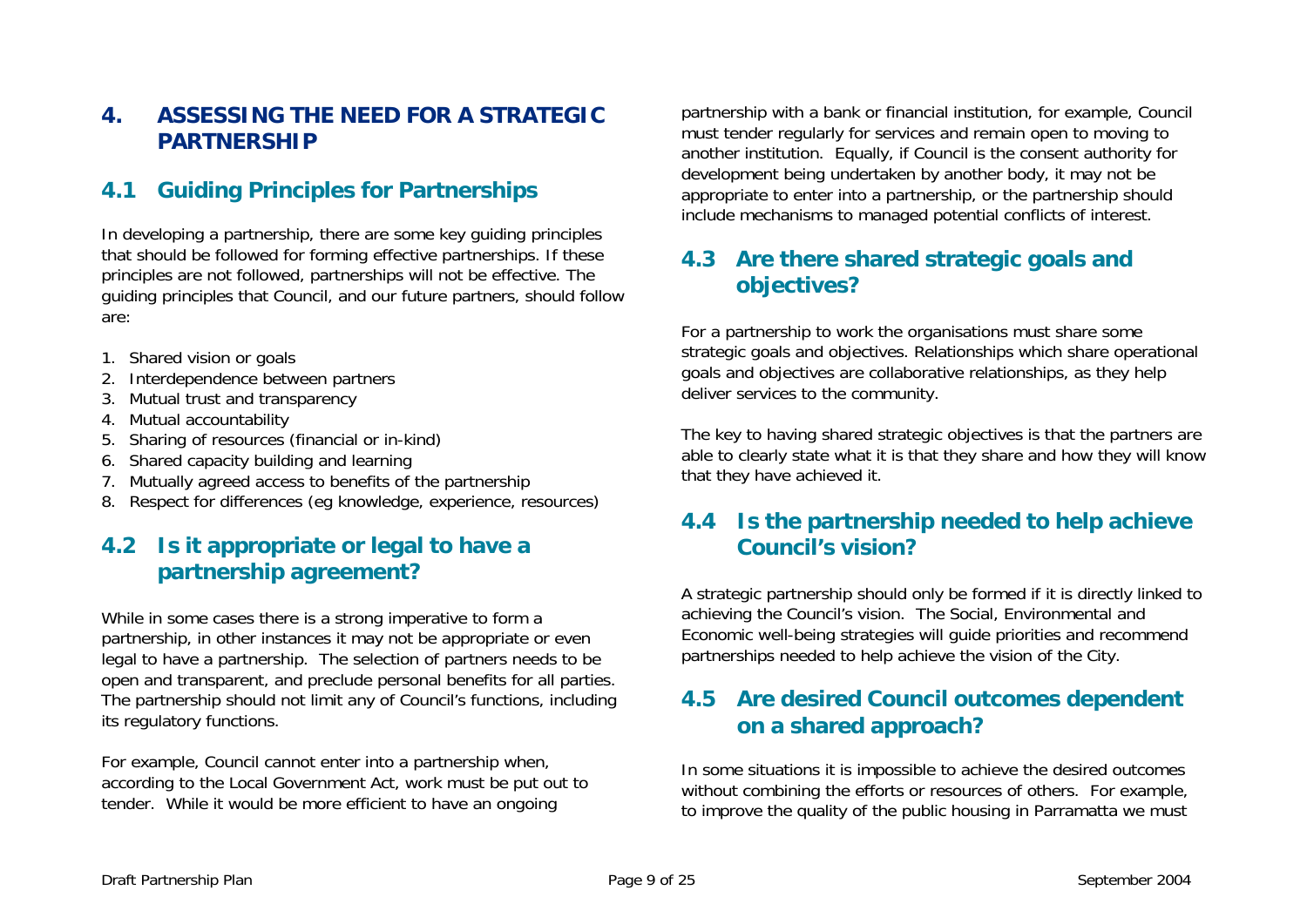work with the Department of Housing. When a strategic outcome is dependent on shared effort and joint ownership of the project's results, a strategic partnership should be considered.

# **4.6 Is there a benefit for all partners?**

Organisations entering into partnership must receive a return on the time and investment they are making. Each organisation will need to determine the value they will get from the partnership. Each organisation should also have equal ability to shape the partnership and influence it to ensure alignment with shared objectives.

#### **4.7 Is there a specific deadline or set of milestones?**

Partnership agreements should have a sunset clause linked to achieving the objectives and milestones of the agreement. The use of a sunset clause can help keep the momentum up and keep the focus on achieving results.

For example, during the Sydney Olympics a number of Strategic Partnerships were established which were to be dissolved after the conclusion of the Games period. The deadline could be imposed so that a partnership is designed to bring about a range of outcomes, and disbanded once these are achieved. Alternatively, having completed the agreed tasks successfully it may be agreed to extend the partnership with a new set of mutually agreed objectives. This should be an informed decision based on results achieved against pre-determined milestones.

# **4.8 Is there a need for pooled resources?**

The strongest shared need for most organisations is to get a return on investment or minimize costs. Partnerships have strong potential to reduce duplication and allow organisations to share costs or assets. This may allow higher quality results or lower costs. Sharing resources may be the contributing factor that allows a project or series of projects to proceed, rather than waiting for funding to become available internally.

Typical pooled resources include money, property and staff time. Each resource should be considered when assessing the relative costs and benefits from the partnership.

Formal adoption of a strategic partnership rests with Council and because it will require the use of resources, it must be endorsed by the General Management Team before negotiation begins with potential partners.

# **4.9 Could there be ramifications if a partnership agreement is not formed?**

All organisations experience significant changes in policy and direction on a regular basis, which can be hard to predict. Therefore, it is often desirable to formalise agreements to provide planning certainty for the partners and stability for the work being jointly undertaken. This is particularly obvious if two or more organisations commit to sharing their resources and efforts over more than one budget year.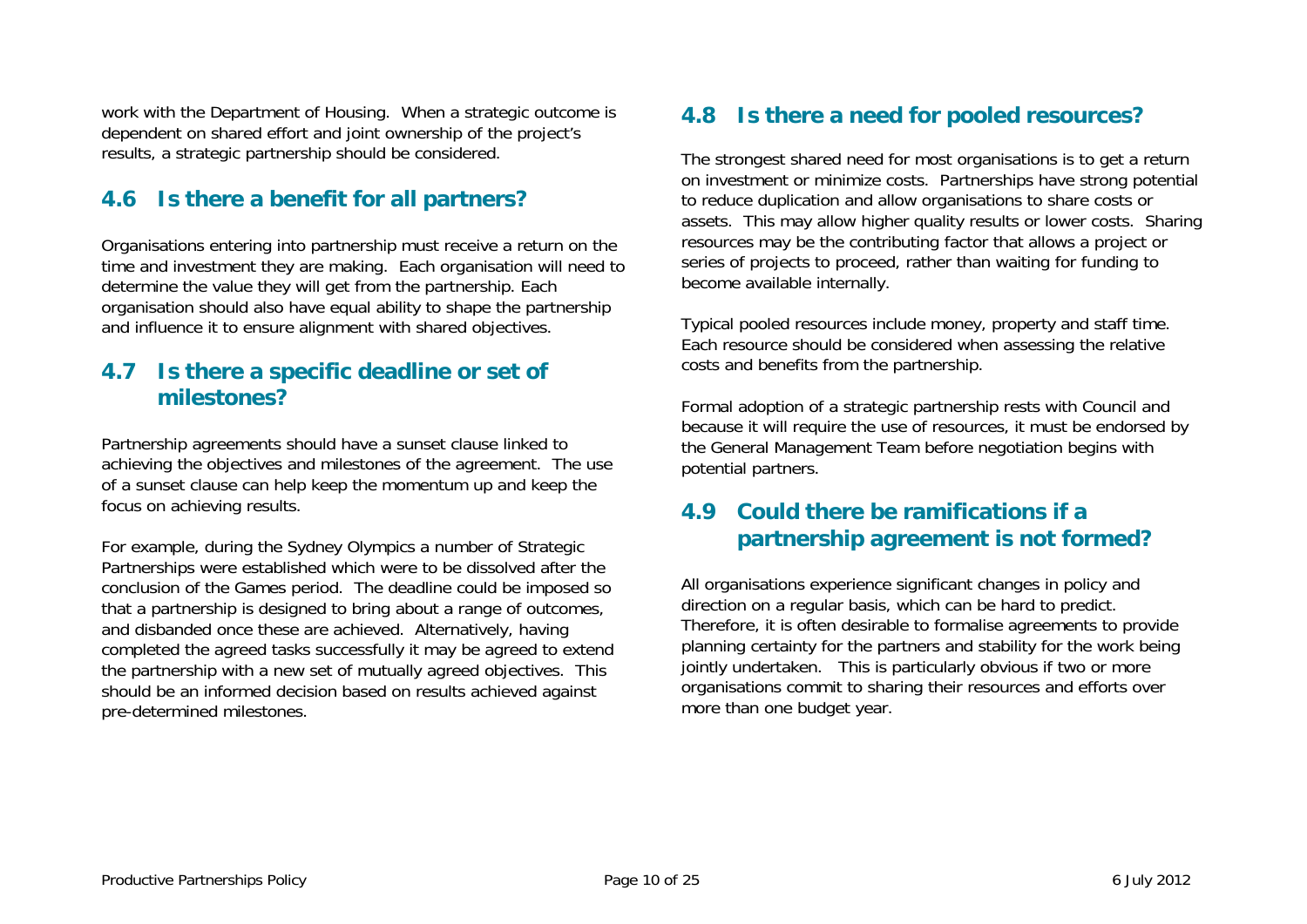# **5. WHAT MAKES A PRODUCTIVE PARTNERSHIP?**

There are key factors that will 'make or break' a partnership. Some of them may appear to be obvious, however it is clear that in a desire to 'get on with things' or even not to cause offence, they are often overlooked.

The following guidelines for establishing and monitoring a partnership can be applied to both partnerships and collaborations.

#### **5.1 Clarity of Purpose and Roles**

#### **Key Questions**

O What is the purpose of this partnership?

What role will Council take in the partnership?

- O What role does our partner have?
- O Do we have or need agreed terms of reference?

It is crucial that the roles within all partnerships are clarified and limitations are explicit. All people involved in the partnership need to understand the role that each partner will be playing.

Be really clear about what each organisation can and will do; and cannot and will not do. Some roles you may need to consider are: as administrative support, media liaison, agenda setting, project reporting and financial record keeping.

These roles will be documented in an MOU if it is a Formal Partnership Agreement. Alternatively, it may be documented in an agreed Terms of Reference for a Strategic Alliance.

#### **5.2 Custodians**

#### **Key Questions**

- O Who will act as custodian for each organisation?
- Is the custodian at the appropriate level of the organisation?

It is important that someone from each organisation is allocated the responsibility for the partnership. The custodian will ensure that the relevant managers and staff are aware of the partnership and of the implications and benefits for their organisation. This person will need to be at the appropriate level in the organisation to undertake this work. Additional advocates may be needed to help promote the partnership across Council.

Council's Program Panels provide a key opportunity for informally keeping councillors and staff aware of the progress being made by a strategic partnership.

#### **5.3 Formal Agreements**

**Key Questions** O Do we need a formal agreement? O If so, what form should it take?

Formal Partnerships Agreements will have a signed formal agreement outlining keys points such as roles, objectives, milestones and agreed terms. The signed agreement will usually be a Memorandum of Understanding, but could alternatively be titled a deed of agreement, partnership agreement, contract, or exchange of letters.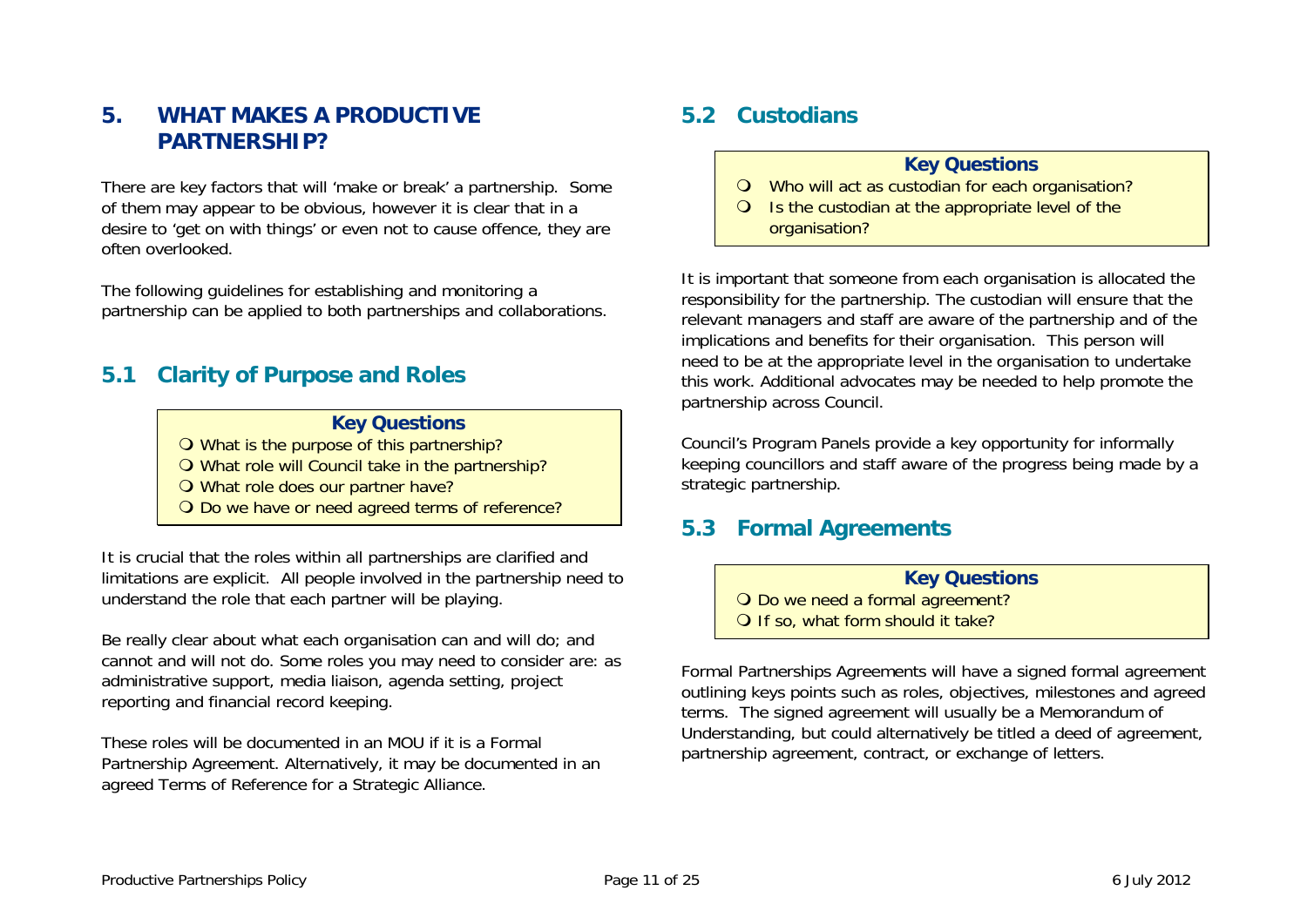# **5.4 Timeframe and Milestones**

#### **Key Questions**

 What are the agreed key dates and milestones? Do we need to include a sunset clause for completion of the project?

A Formal Partnership Agreement will have a sunset clause, while a Strategic Alliance will not.

Milestones are most important for Formal Partnership Agreements; however, they can also be built in to Strategic Alliances, perhaps as annual reviews.

It is important in planning the work and timing of the partnership that key milestones are determined and agreed on by all. They can include any specific project deadlines and finalisation of major element.

#### **5.5 Record keeping and knowledge sharing**

**Key Question**  O How will actions and activities be recorded and reported?

It is important that there is a record of key decisions, in addition to the initial document that is signed by the parties. The partnership may be put at risk if key staff changes occur and records of actions and activities are not documented. Activities and actions should be saved in TRIM.

# **5.6 Clarity of Resource Input**

#### **Key Questions**

- What financial or in-kind support will Council provide?
- O Is this level of support budgeted for?
- O Are there any constraints on the resources?

The value of each partner's contribution must exceed the cost of establishing and maintaining the partnership. Therefore it is crucial that there is clarity about what resources the partners will be contributing.

It is important that this information is recorded and only amended by mutual agreement. Often financial input is given the most weight, but contributions in the form of advice, lobbying, work on documentation, even provision of a venue and catering, must also be noted when a resource inventory is being undertaken. Allocation of resources needs to be budgeted for by all partners.

When clarifying resource input, it is important that the reason why resources can or can't be offered is understood. Any potential conflict of interest or need to stay impartial on a particular issue should be explicit.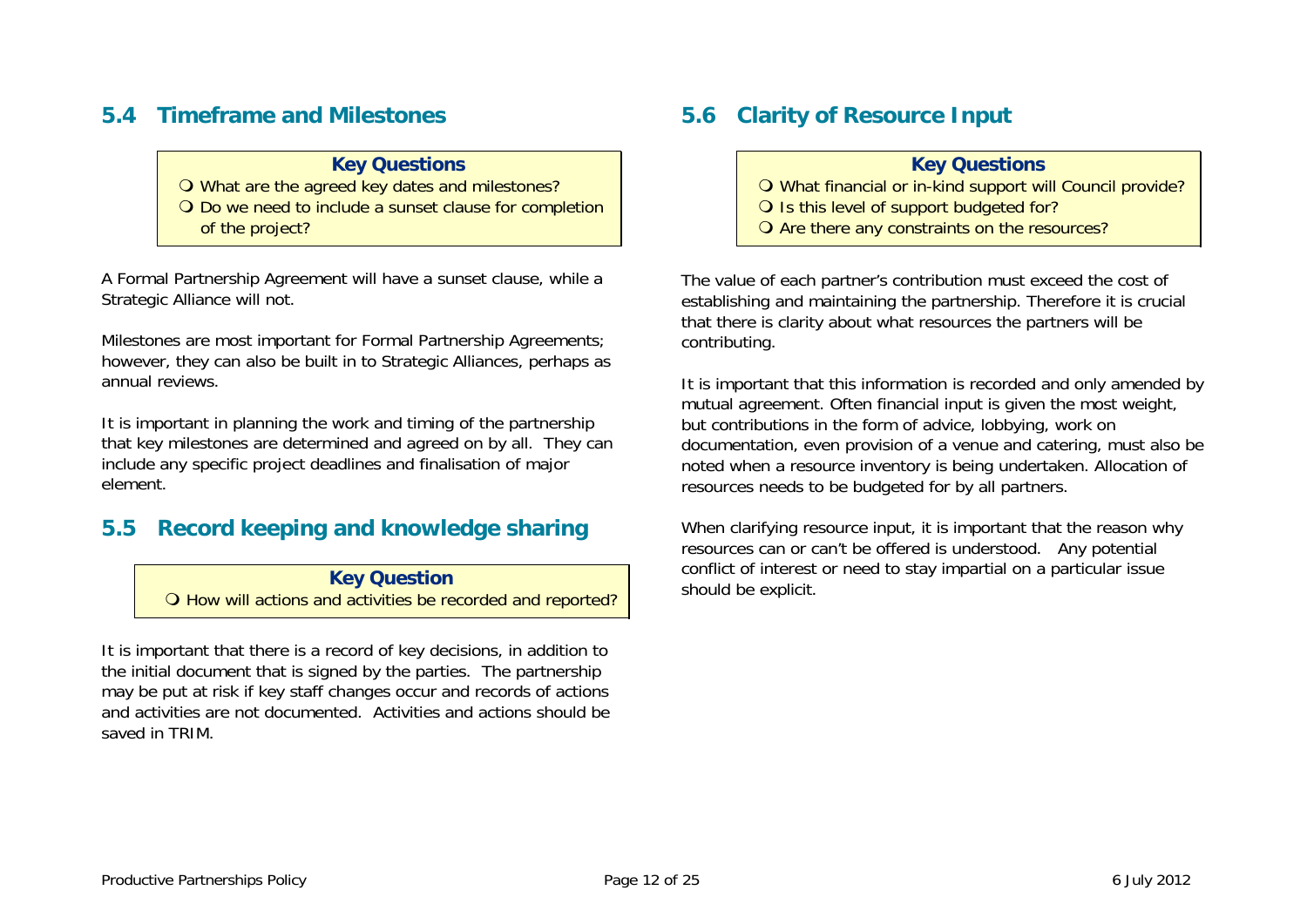# **5.7 Reviewing and Evaluating Progress**

#### **Key Questions**

- How will we measure and report the achievements of our partnership?
- Do we need to reduce our input or dissolve the partnership?

A regular process to jointly review the milestones and achievements needs to be agreed at the time of formalising the partnership. The review should lead to a decision to continue, make variations, or terminate the partnership.

By having set review points during the life of the partnership, all partners will have a vested interest in ensuring the partnership is successful. A formal evaluation also needs to be conducted at the conclusion of the partnership.

The performance of partnerships need also to be evaluated by Key performance indicators set in the Management Plan.

#### **5.8 Reviewing the Partnership**

#### **Key Questions**

O Have we included review points to evaluate the success of the partnership?

As well as measuring and reporting on the achievements of the partnership, the relationship between the partners also needs to be reviewed.

Review points need to be built into the evaluation process to assess whether people are happy and if there are particular concerns that need to be addressed.

#### **5.9 Value Adding**

#### **Key Question**

- What are the additional benefits we will receive from this partnership?
- O Are there additional steps that need to be taken to ensure the success of the partnership?

A partnership will often be created in order to bring about a particular outcome, but the additional value created by the partnership can in the long run outweigh the initial common cause. For example, the partnership could result in stronger ties between organisations and individuals, creation of innovative ideas and actions, and the spreading of knowledge and skills to other projects and initiatives. It is important that this 'value adding' is cultivated. Methods may include allowing time for networking before or after meetings, or linking the meeting to a social event such as an informal lunch.

There may be additional steps that need to be taken, depending on the particular partnership. Part of the process of establishing the partnership is agreeing on what the factors are that will contribute to the success of that partnership. By drawing up this list a degree of trust and 'buy in' is being established. This list can also be 'living' in the sense that it can be amended and added to during the life of the partnership.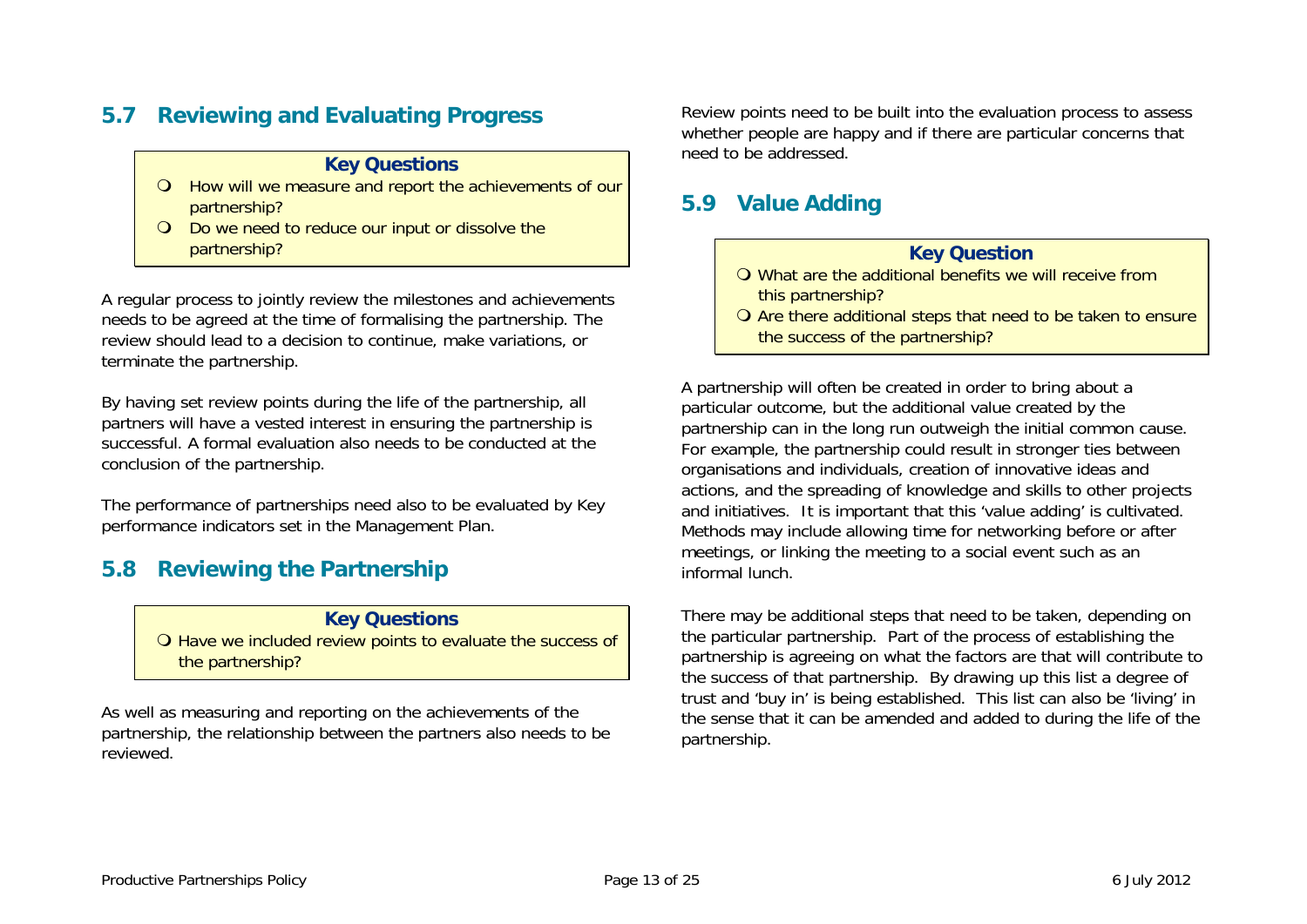#### **5.10 Risk Management**

#### **Key Question**

 What are the risks involved in this partnership, and how can they be managed?

All aspects of risk management associated with the partnership need to be considered and evaluated prior to embarking on the partnership. Issues such as reputation of office bearers, financial standing, exit costs (if applicable) and public liability need to be addressed.

#### **NEED MORE INFORMATION?**

For more information on making better partnerships, assessing the health of your partnership and developing skills for becoming a better partner, visit the website www.lgpartnerships.com.

# **6. EVALUATING THE PRODUCTIVE PARTNERSHIPS POLICY**

The Productive Partnership Policy will have been a success if:

- All new and existing strategic partnerships have applied the Partnership Decision Tree and Partnership Guidelines.
- Council staff use the Partnership Guidelines and avoid the common problems that occur in partnerships.
- Effective partnerships are formed with government, private and not for profit sectors.
- The success of the Triple Bottom Line Strategies and Parramatta Sustainability Plan (Parra 2025) is supported and reinforced by Council's strategic partnerships. We achieve enhanced environmental, social and economic outcomes due to formation of partnerships
- The scale and scope of programs is increased through the synergism gained from the increased effort and comparative advantages of participating organisations
- The capacity of Council and/or our community has increased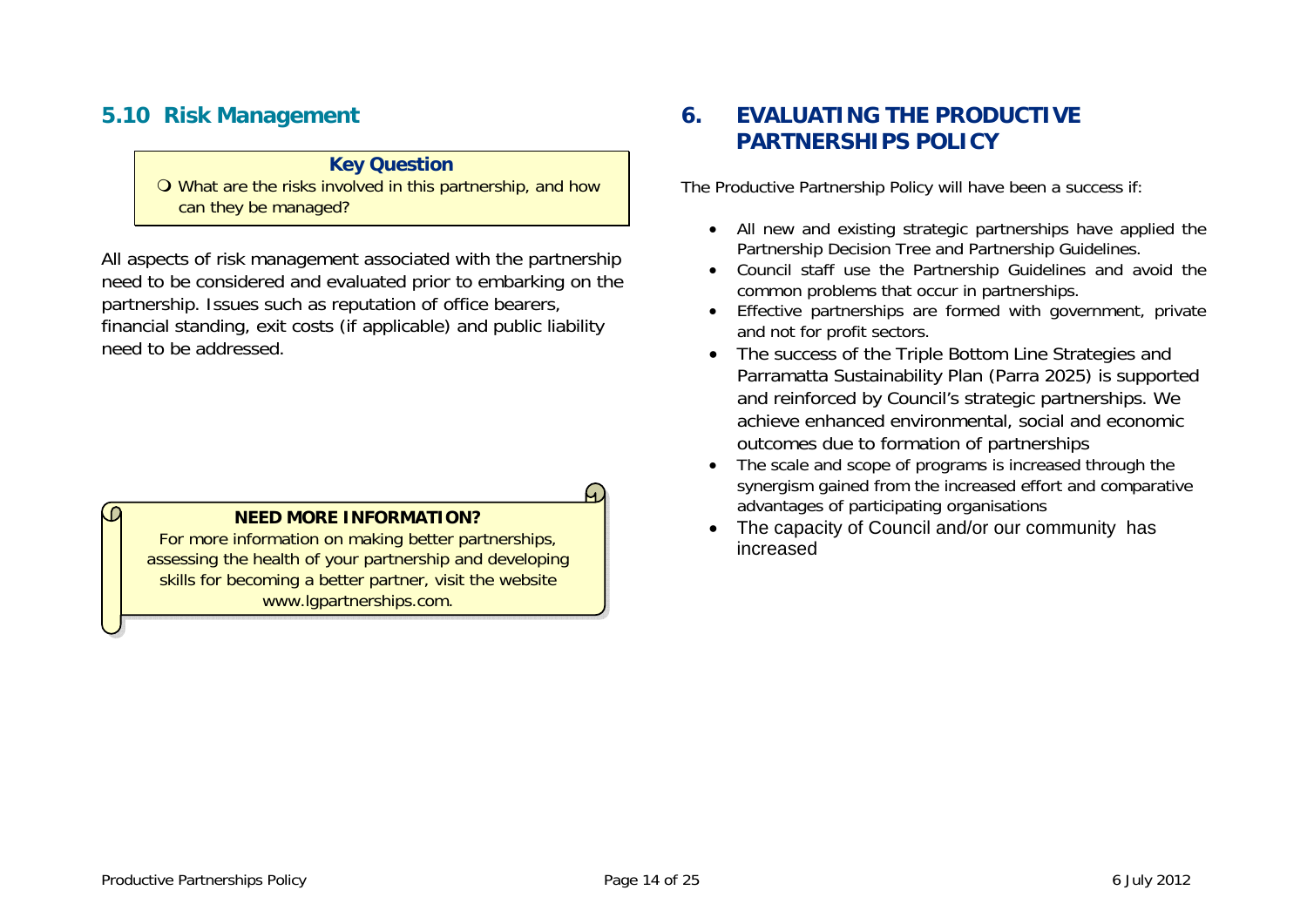**ATTACHMENT 1: Example draft MOU between Parramatta City Council, Ministry of Transport and DIPNR** 

# **Parramatta Transport Draft Memorandum of Understanding**

#### **Parties**

The Parties to this Memorandum of Understanding are: Parramatta City Council The Ministry of Transport

The Department of Infrastructure, Planning and Natural Resources

#### **Background**

The Parramatta Transport Working Group has made recommendations on further investigation of transport measures for Parramatta and its catchment.

#### **Purpose of the Memorandum of Understanding**

The purpose of this Memorandum of Understanding is to guide the implementation of the Parramatta Transport Working Group's recommendations and to explore other major transport related issues as agreed by the parties to the MOU

#### **General Principles**

• The transport measures to be implemented under this MoU will be consistent with the achievement of the mode split of 50% between public transport and private vehicles for the Parramatta Primary Centre, with a mode split of 60% for the City Centre Precinct favouring public transport (including walking and cycling) for the journey to work when employment growth reaches 60,000 in the Parramatta City Centre. {Sydney Regional Environmental Plan No.28 – Parramatta, (clause 54 (b))}

- The measures will also be consistent with the other transport objectives identified in Part 10 of the Parramatta REP, and with Metropolitan objectives of moderating overall growth in vehicle kilometres travelled identified in *Action for Air*.
- The Parramatta Regional Access Strategy, 1999, and the REP will continue to form the basis for evaluating proposed transport measures for the Parramatta Primary Centre.

#### **Management and Governance**

- 1. DIPNR will be responsible for establishing a Project Management Group to monitor and drive the implementation of the recommendations of the PTWG.
- 2. DIPNR will chair the Project Management Group, which will include representatives from the PCC, MoT and RTA.
- 3. DIPNR will commit sufficient resources to the Project Management Group to:
	- facilitate development of a Project Plan;
	- facilitate refinement of recommendations and actions.
- 4. Parties to the Project Management Group will be responsible for their own participation costs.
- 5. The Project Management Group will meet monthly for 3 months, then quarterly until completion of all projects in June 2005.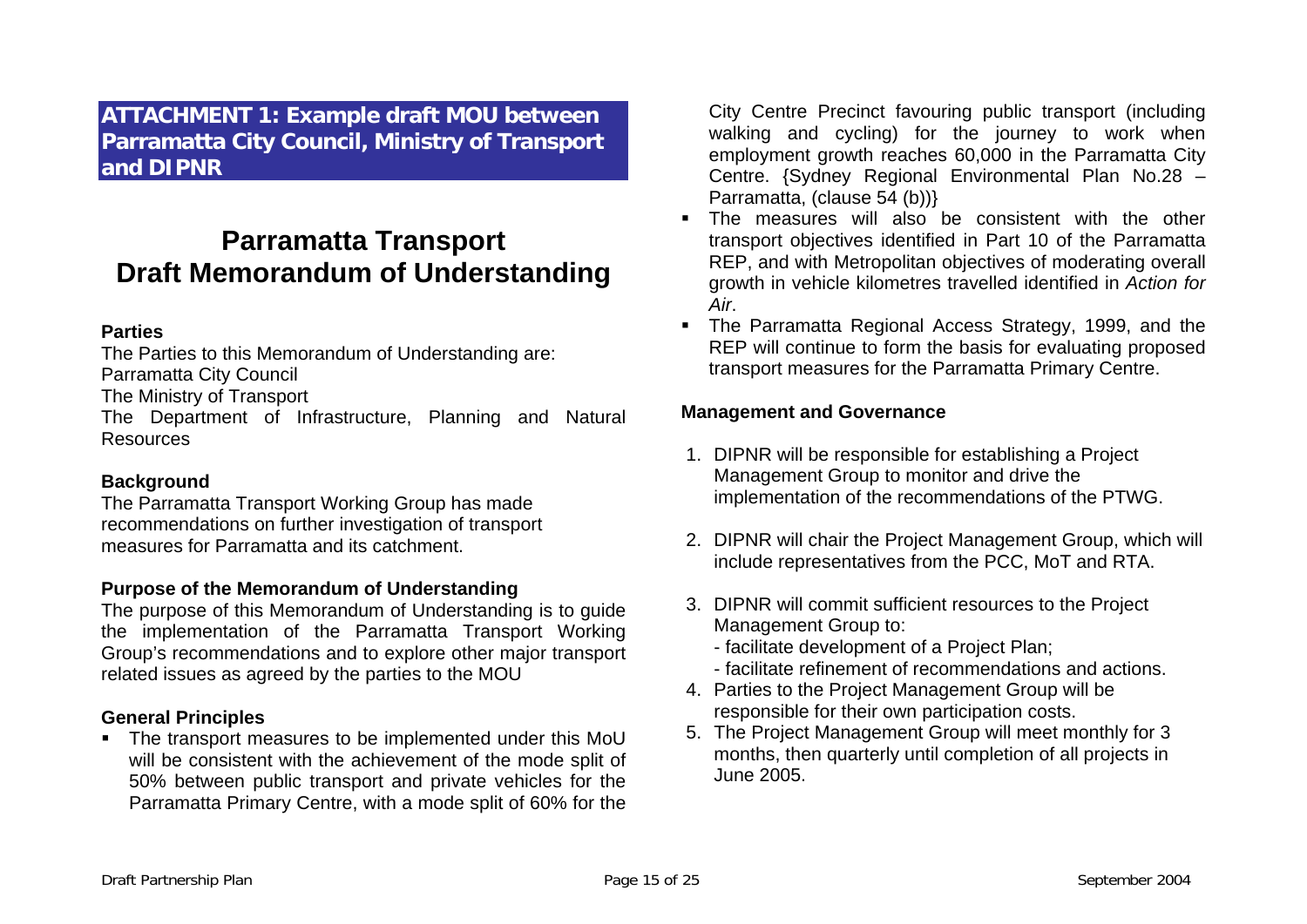- 6. The Project Management Group will deliver a progress report every 6 months to the Parramatta City Council, and the Minister for Transport Services; the Minister for Planning and Infrastructure; and the Minister for Roads.
- 7. Ministers or the Lord Mayor may request that the Project Management Group prepare further progress reports as required.
- 8. Funding of studies and investigations required by the Project Management Group will be subject to agreement by the Group, and will vary according to the nature of the project.
- 9. The Project Management Group may split into sub-groups to examine specific proposals and report back to the main Group.

#### **Parramatta City Council Responsibilities**

Under this Memorandum of Understanding, the Parramatta City Council undertakes to:

- 10. Further investigate, and where appropriate implement, the major projects identified in the Parramatta Transport Working Group recommendations in a timely manner.
- 11. Make provision in the 2004-2005 Budget cycle for adequate resources and project management capacity to participate in delivering actions identified in the Memorandum of Understanding. (The previous wording could be seen to mean PCC bears the full cost of implementation and that we have to plan in advance to pay for things that have not yet been discussed or agreed. The

Management Plan is already on exhibition and could not have included such a large potential cost burden when Councillors have clearly not had the chance to debate them.)

12. Participate in the DIPNR Chaired Project Management Group.

#### 13. In respect of buses

- a. establish a Working Party, as recommended by Unsworth, to consider funding options, the operation of and expectations for the CBD shuttle bus;
- b. consult with major businesses in the Parramatta CBD with the aim of proposing options for business contributing to funding the CBD shuttle bus;
- c. following conclusion of deliberations of the Working Party, consider the need for a separate MoU with the MoT detailing operation of and expectations for the CBD shuttle bus;
- d. Participate in discussions around bus contracts and the impact of the contracts on bus movements through the CBD; as well as the use of environmentally sustainable buses in more sensitive areas.

#### 14. In respect of the Park 'n Ride Project

- a. Through the DIPNR Chaired Project Management Group, participate in the Project Team established to conduct a detailed feasibility study of a Park and Ride facility for Parramatta, to be completed by end September 2004, and that this study identify:
	- i. sites of a Park and Ride facility;
	- ii. verification of costs
	- iii. joint venture opportunities including partnership with the Sydney Turf Club, private/public operator.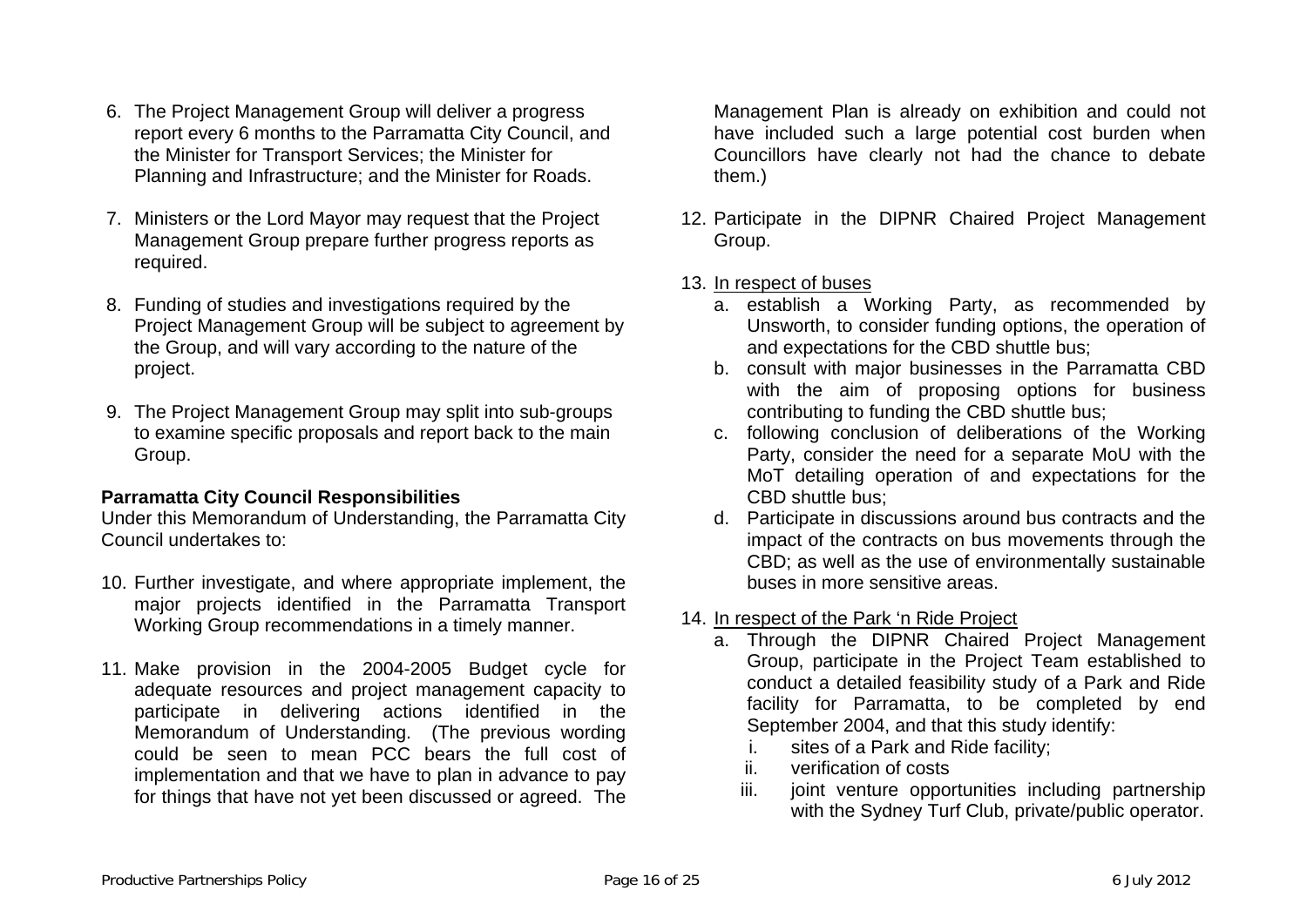- b. If found to be feasible, the Project Team identify how to proceed to implementation including the development of a detailed project plan.
- 15. In respect of the Rivercat, within the next 12 months develop a promotional campaign supported by an appropriate pricing structure (packaging options with local businesses) with the assistance of stakeholders for tourism and leisure purposes.
- 16. In respect of integration of Community Transport into the overall transport strategy, participate in the MoT led discussions between Community Transport and other operators to ensure integration of community transport services.
- 17. In respect of Parramatta to Strathfield TransitWay, participate in the Project Team established by RTA through the Project Management Group to study of the feasibility of:
	- a. re-routing the service via Hassall Street, Grand Avenue, then follow the Carlingford rail line at Rosehill to the University site at Rydalmere, and linking up with Victoria Road at the University of Western Sydney campus;
	- b. a full TWay from Parramatta to Strathfield including a Duck River crossing at Holker Street.
- 18. In respect of Duck River Crossing at Holker Street, participate in the DIPNR Chaired Project Management Group dialogue with Shell concerning establishing bus TWay, emergency and other vehicle access to Homebush Bay via Camellia.

#### **Ministry of Transport Responsibilities**

Under this Memorandum of Understanding, the Ministry of Transport undertakes to:

- 19. Further investigate, and where appropriate implement, the major projects identified in the Parramatta Transport Working Group recommendations in a timely manner.
- 20. Make provision in the 2004-2005 Budget cycle for adequate resources and project management capacity to undertake actions identified in this Memorandum of Understanding.
- 21. Participate in the DIPNR Chaired Project Management Group.
- 22. In respect of buses:
	- a. write to the State Transit Authority requesting a review of bus services in the Dundas area;
	- b. following the conclusion of the Lord Mayoral Working Party deliberations, as recommended by Unsworth, consider the need for a MOU with the Parramatta City Council on the operation of and expectations for the CBD shuttle bus;
	- c. in conjunction with the RTA and DIPNR through the Bus Priority Working Party:
		- i. prioritise and rank strategic corridors identified by Unsworth
		- ii. identify a process, budget and timeframe for the introduction of Public Transport Information and Priority System and bus lane enforcement cameras across the Sydney metropolitan region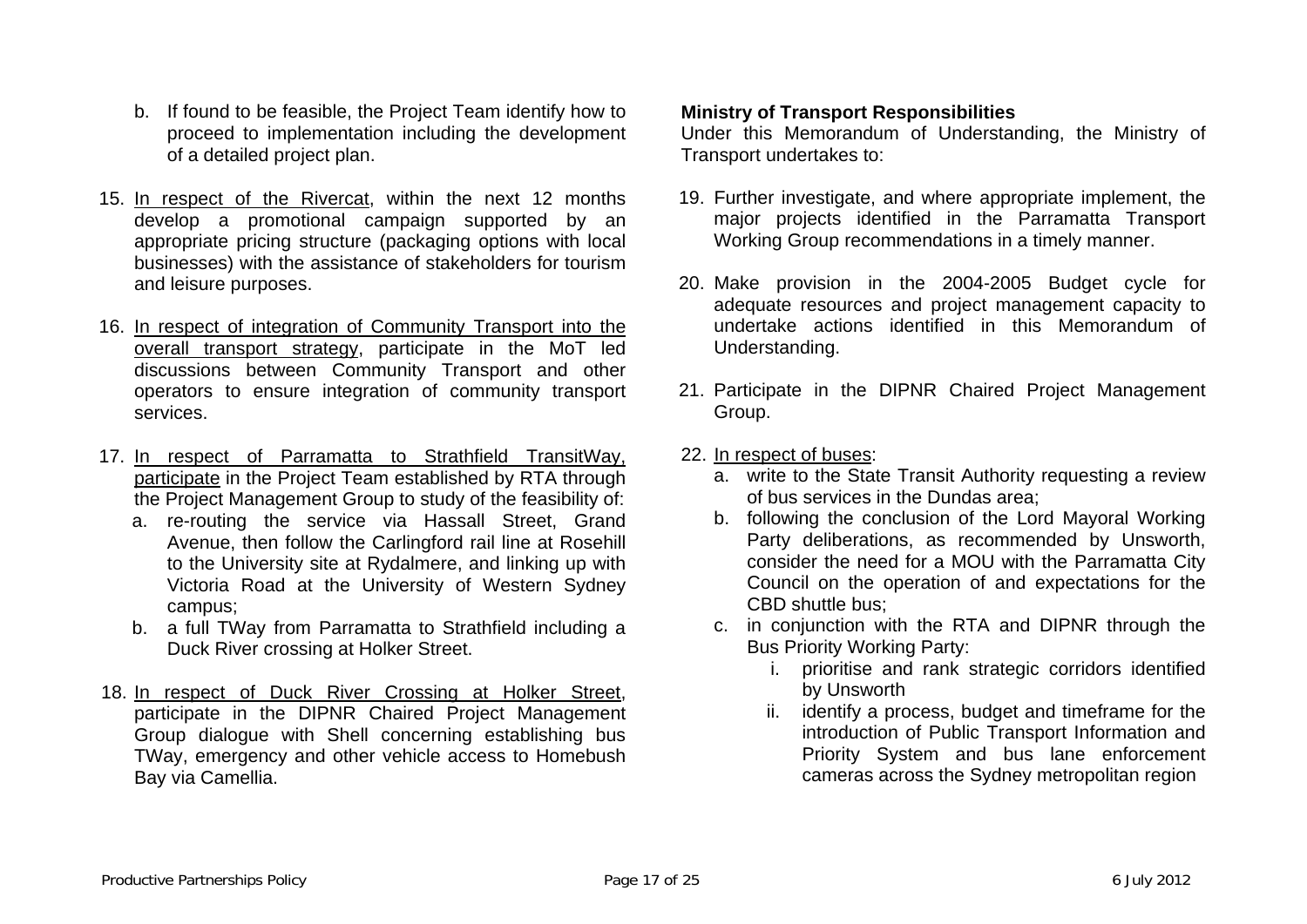- iii. identify, cost and model more intensive physical bus priority measures on the top ranked corridors
- iv. convene discussions around bus contracts and their impact on the Parramatta CBD and long term viability of the interchange.
- 23. In respect of parking space levies, finalise the state-wide review of the *Parking Space Levy Act 1992* and make recommendations to Government following conclusion of the review in the near future.

#### 24. In respect of the Carlingford line project

- a. write to RailCorp requesting that better information be provided at Clyde Station, in the form of:
	- i. improved visual displays to ensure customers from the Carlingford line receive real-time train running information
	- ii. improved real-time train running information to the station and signal box, to improve the ability of CityRail to maintain Clyde to Carlingford line connections when the main line trains are running late
- b. request that RailCorp:
	- i. install as a priority swing gates at Telopea and Dundas Stations;
	- ii. install improved ticketing sales facilities at Telopea Station;
	- iii. provide a disabled access kerb crossing near the gate leading onto the platforms at Carlingford;
	- iv. prepare, following appropriate consultation with the Parramatta City Council and the local

community, a design by end August 2004 for Telopea Station that improves the grade of the access ramp to the station, considers the community landscaping near the station, improves safety of the pedestrian crossing, and considers relocation of the ticket vending machine to improve the platform width; (unrealistic to say local community consultation will have been done and have it all finished by end July)

c. request TIDC to repair the fence between its property and the pathway leading to Dundas Station and TIDC investigate the feasibility of widening the pathway.

24a. In respect of the Transport interchange and Parramatta railway station ensure adequate arrangements are in place to maintain and clean the public space to provide a safe and welcoming appearance.

#### 25. In respect of the Rivercat

- a. in the context of the development of performance and funding agreement with Sydney Ferries, advise Sydney Ferries that service standards and current frequency are to be maintained as a minimum level; (only if this is based on the advertised timetable and not the actual running of the service at the current irregular pattern)
- b. explore contractual options for including in Sydney Ferries' service contract a requirement to stop at Homebush Bay;
- c. work with Sydney Ferries on strategies to improve passenger information;
- d. introduce, by end July 2004, a performance and reliability regime, including penalties, to ensure that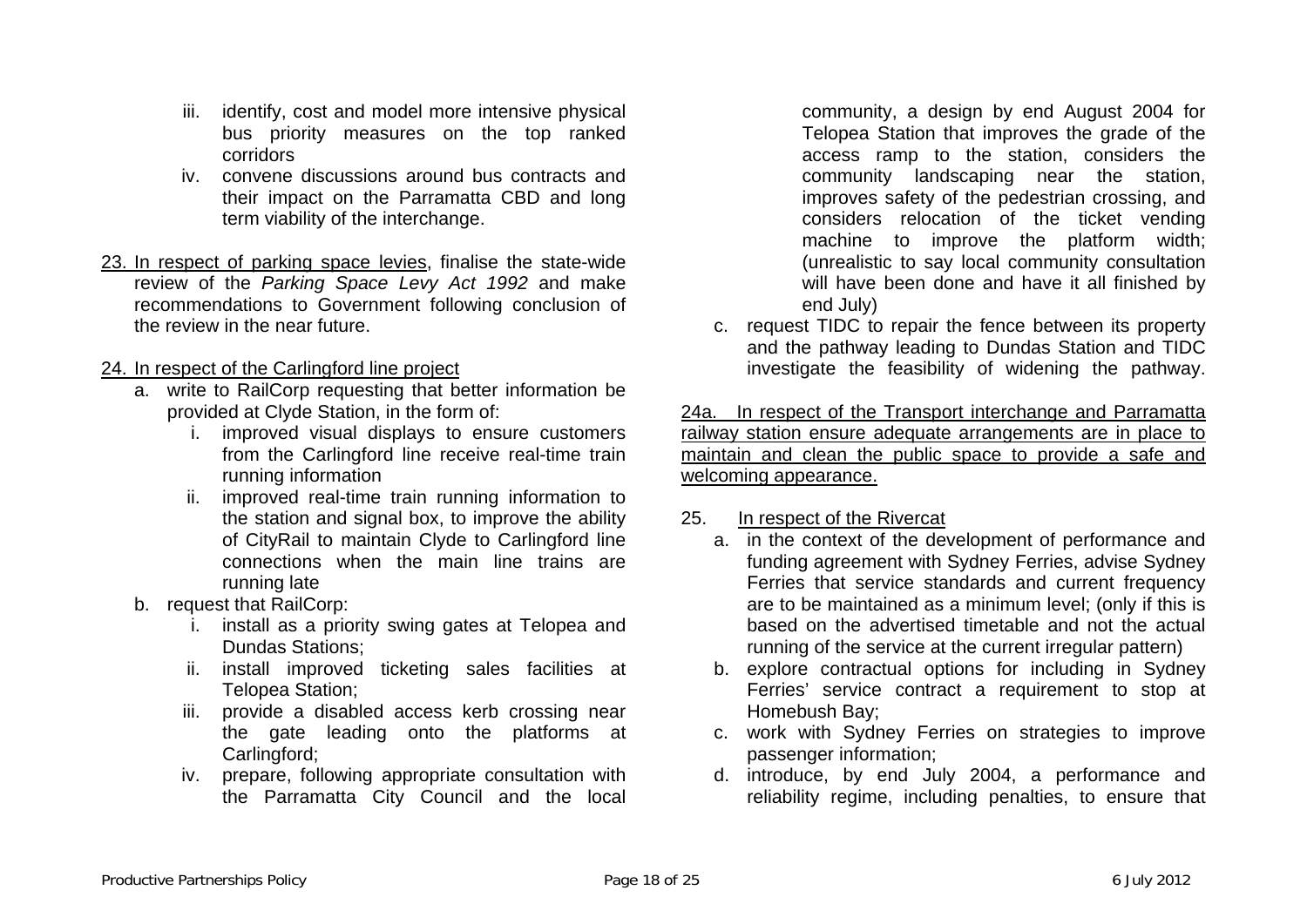Sydney Ferries deliver on the services they have been contracted to deliver.

- 26. In respect of integration of Community Transport into the overall transport strategy, convene a discussion between Community Transport and other operators, and Council, to ensure integration of community transport services.
- 27. In respect of the Parramatta to Strathfield TransitWay
	- a. continue to liaise with DIPNR and the RTA on the review of the Parramatta to Strathfield Transitway, including examination of route service patronage
	- b. participate in the Project Team established by RTA through the Project Management Group to study the feasibility of:
		- i. re-routing the service via Hassall Street, Grand Avenue, then follow the Carlingford rail line at Rosehill to the University site at Rydalmere, and linking up with Victoria Road at the University of Western Sydney campus;
		- ii. a full TWay from Parramatta to Strathfield including a Duck River crossing at Holker Street.
- 28. In respect of Duck River Crossing at Holker Street, participate in the DIPNR Chaired Project Management Group dialogue with Shell concerning establishing bus TWay, emergency and other vehicle access to Homebush Bay via Camellia.

#### **Department of Infrastructure, Planning and Natural Resources Responsibilities**

Under this Memorandum of Understanding, the Department of Infrastructure, Planning and Natural Resources undertakes to:

- 29. Chair the Project Management Group, which will include representatives from the PCC, MoT and RTA.
- 30. Commit sufficient resources to the Project Management Group to:
	- facilitate development of a Project Plan;
	- facilitate refinement of recommendations and actions.
- 31. Further investigate, and where appropriate implement, the major projects identified in the Parramatta Transport Working Group recommendations in a timely manner.
- 32. Make provision in the 2004-2005 Budget cycle for adequate resources and project management capacity to undertake actions identified in the Memorandum of Understanding.
- 33. In respect of buses, in conjunction with the MoT and RTA through the Bus Priority Working Party:
	- a. prioritise and rank strategic corridors identified by Unsworth
	- b. identify a process, budget and timeframe for the introduction of Public Transport Information and Priority System and bus lane enforcement cameras across the Sydney metropolitan region
	- c. identify, cost and model more intensive physical bus priority measures on the top ranked corridors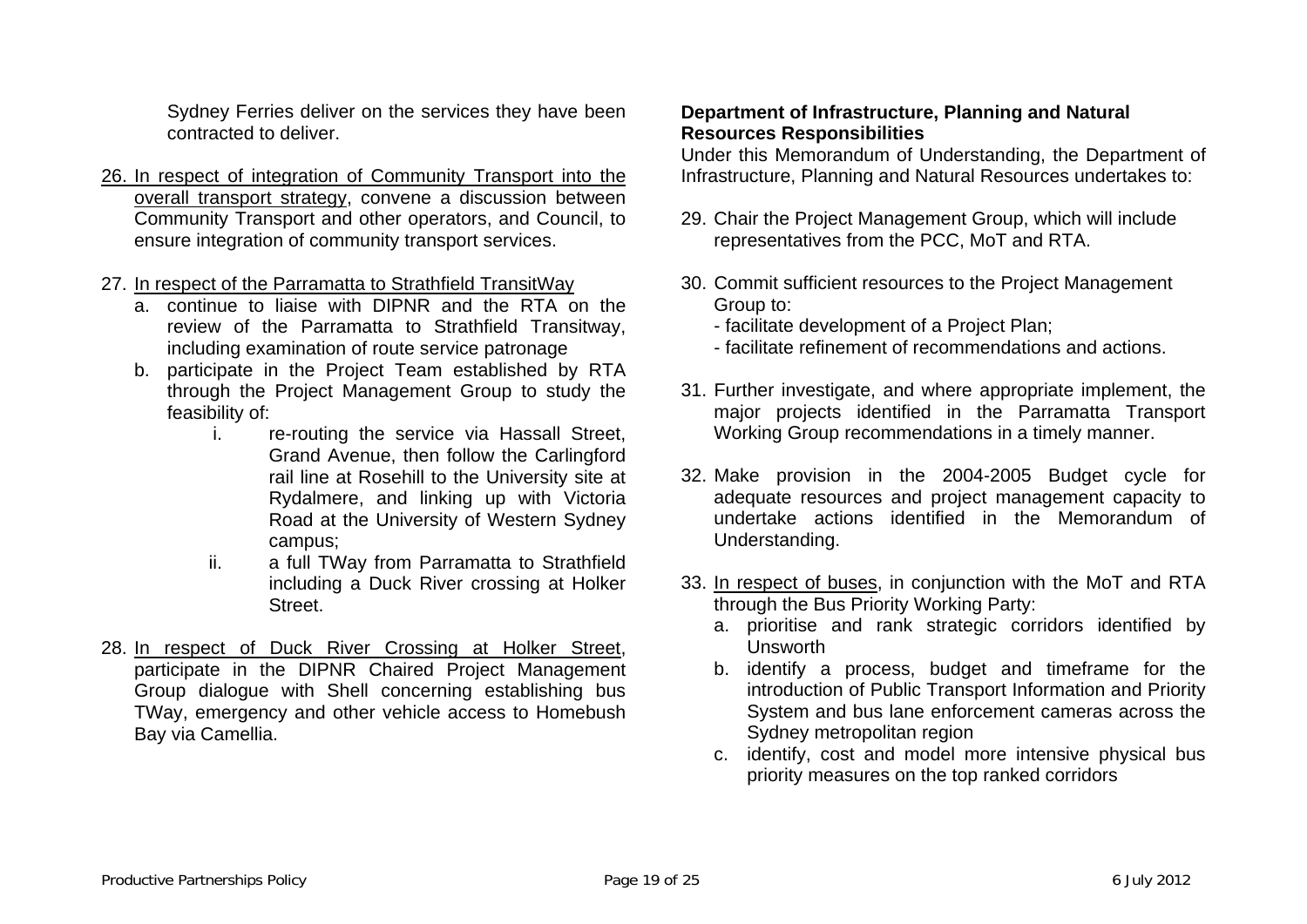- 34. In respect of parking space levies, participate in finalisation of the state-wide review of the *Parking Space Levy Act 1992* and make recommendations to Government following conclusion of the review in the near future.
- 35. In respect of the Park 'n Ride Project
	- a. Through the DIPNR chaired Project Management Group, establish a Project Team to conduct a detailed feasibility study of a Park and Ride facility for Parramatta, to be completed by end August 2004, and that this study identify:
		- i. sites of a Park and Ride facility;
		- ii. verification of costs
		- iii. joint venture opportunities including partnership with the Sydney Turf Club, private/public operator.
	- b. If found to be feasible, the Project Team identify how to proceed to implementation including the development of a detailed project plan.
- 36. In respect of Parramatta to Strathfield TransitWay
	- a. continue to liaise with MoT and the RTA on the review of the Parramatta to Strathfield Transitway, including examination of route service patronage
	- b. participate in the Project Team established by the RTA through the Project Management Group to study the feasibility of:
		- i. re-routing the service via Hassall Street, Grand Avenue, then follow the Carlingford rail line at Rosehill to the University site at Rydalmere, and linking up with Victoria Road at the University of Western Sydney campus;
- ii. a full TWay from Parramatta to Strathfield including a Duck River crossing at Holker Street. with the study to be completed within 12 months.
- 37. In respect of Duck River Crossing at Holker Street, following the imminent conclusion of the current joint DIPNR, RTA and MoT review of the Parramatta to Strathfield Transitway, the DIPNR Chaired Project Management Group open a dialogue with Shell concerning establishing bus TWay, emergency and other vehicle access to Homebush Bay via Camellia.

#### **TERM OF MEMORANDUM AND EFFECT**

This Memorandum:

- (a) will remain in force and effect for a period of fifteen (15) months from the date hereof ;
- (b) and is non-exclusive of any other association, relationship or agreement which any of the parties may at any time wish to enter; and
- (c) is not intended to and does not create any legally binding obligations or enforceable rights.

#### **Executed as a Memorandum of Understanding**

for and on behalf of the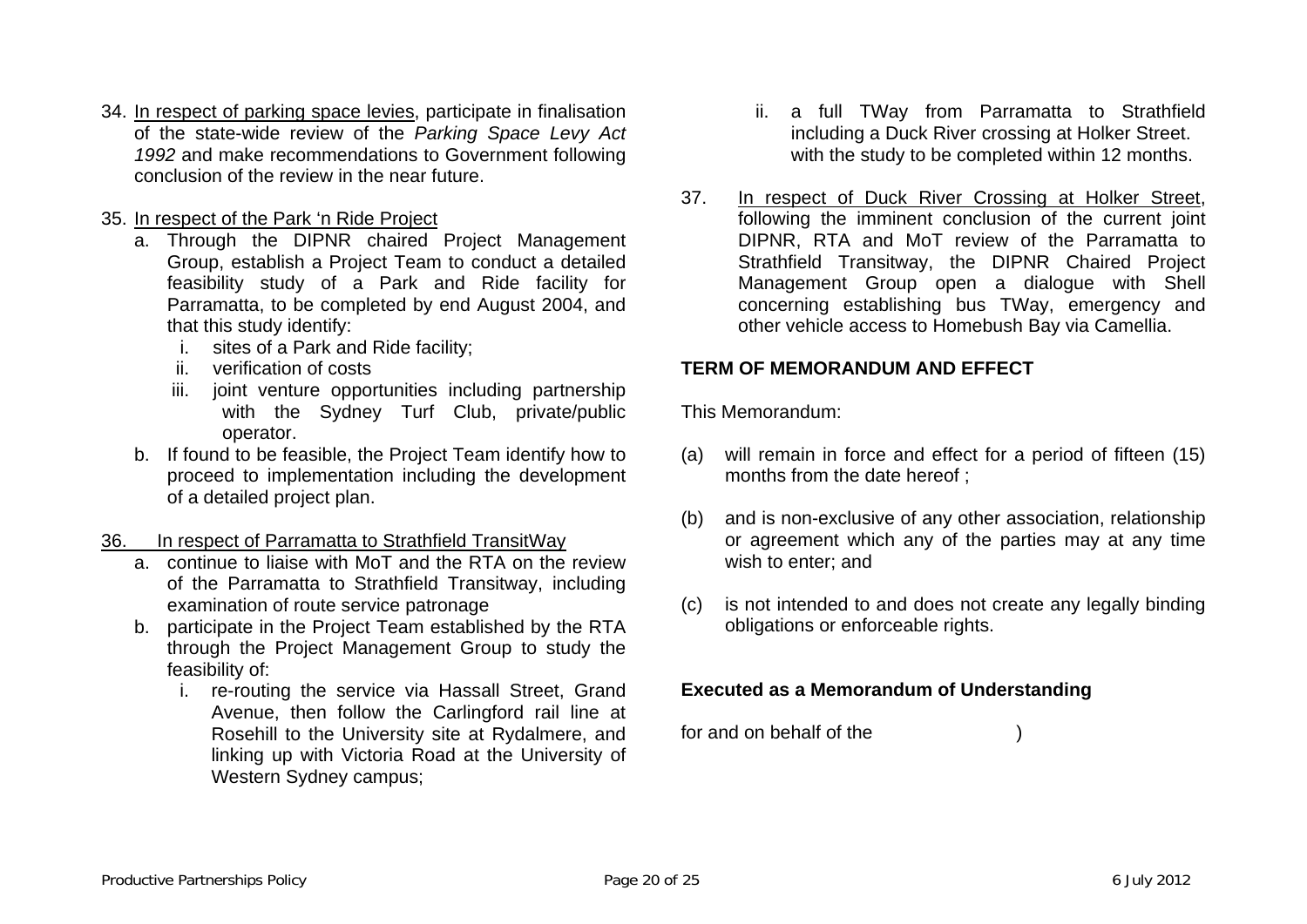# **ATTACHMENT 2: Partnership Decision Tree**

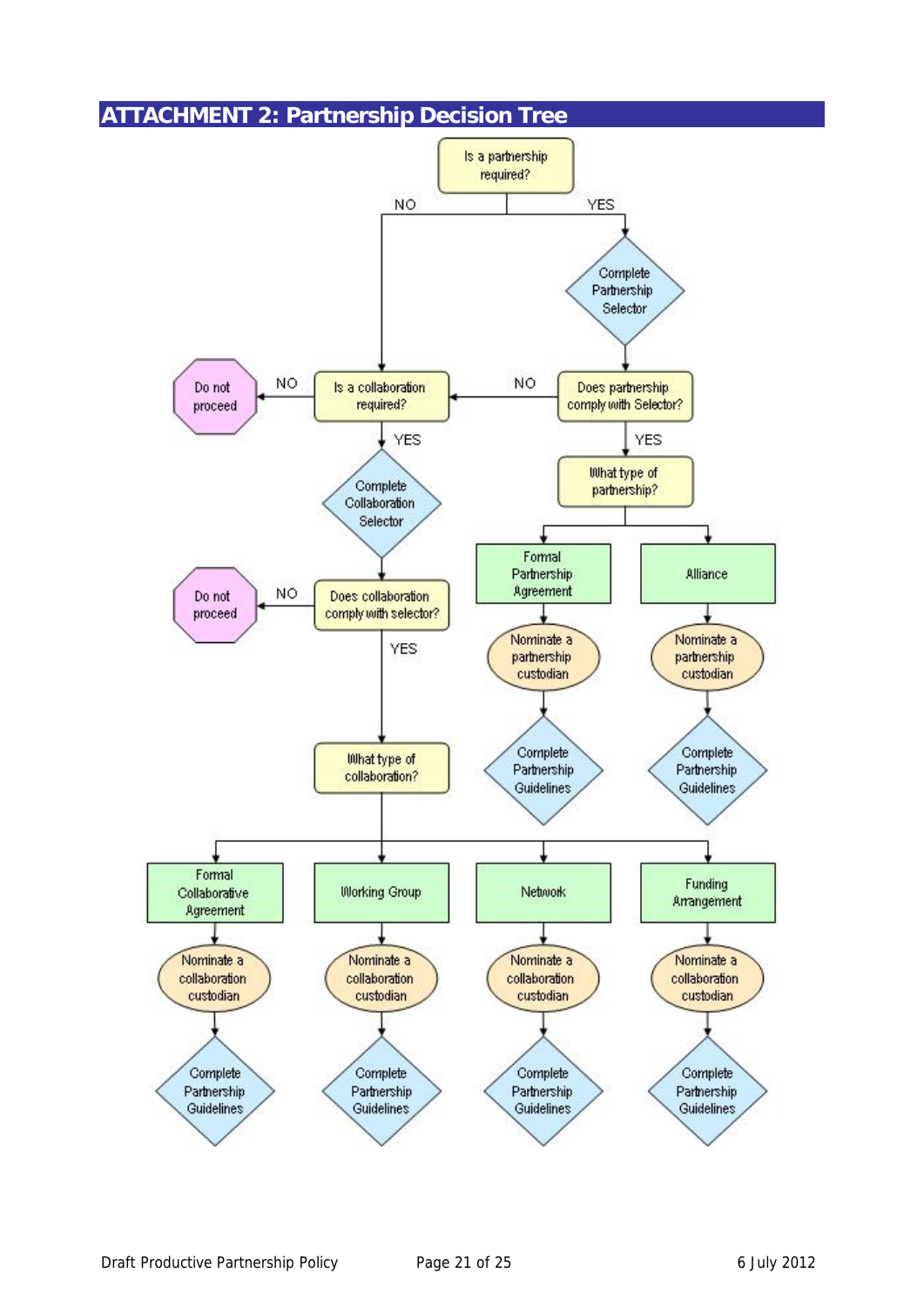# **ATTACHMENT 3: Partnership Selector**

- 1. Will all parties share our Key Guiding Principles to Partnerships?
	- $O$  Yes
	- No.................................................Do not proceed
- 2. Is it appropriate or legal to have a partnership?
	- $O$  Yes
	- O No..................................Go to Collaboration Selector
- 3. Are there shared *strategic* goals and objectives?
	- O Yes
	- No...............................Go to Collaboration Selector
- 4. Is the partnership needed to help achieve Council's vision?
	- O Yes
	- No.................................................Do not proceed
- 5. Are desired Council outcomes dependent on a shared approach? O Yes No................................................. Do not proceed
	- O Yes No................................................. Do not proceed
- 7. Is there a specific deadline or set of milestones?

6. Is there a benefit for all partners?

 Yes ....................................... Strategic Partnership No...............................................Strategic Alliance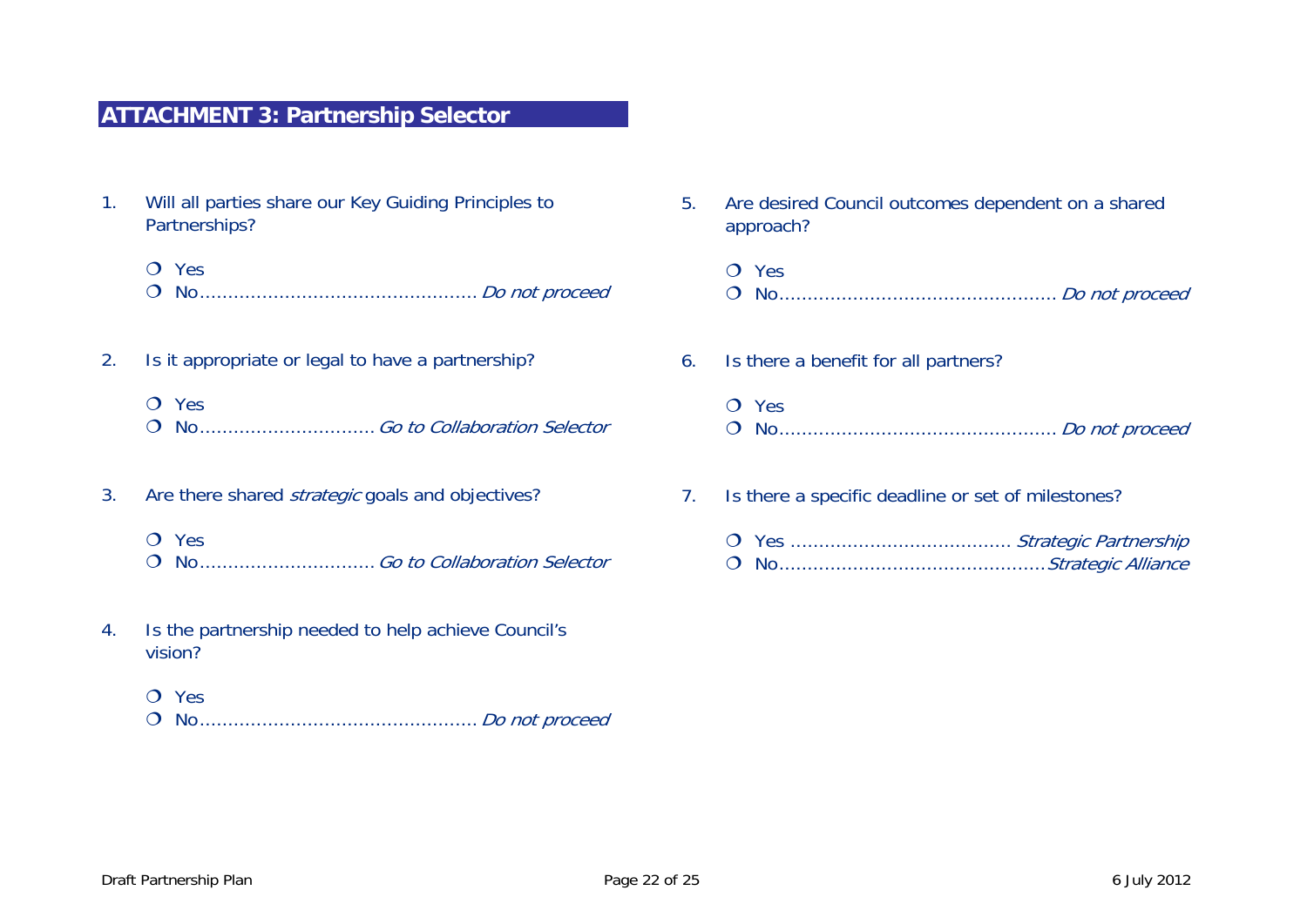#### **ATTACHMENT 4: Collaboration Selector**

- 1. Is it appropriate or legal to have a collaboration?
	- O Yes No.................................................Do not proceed
- 2. Are there shared *operational* goals and objectives?
	- O Yes No.................................................Do not proceed
- 3. Will the collaboration help achieve Council's vision?
	- O Yes No.................................................Do not proceed
- 4. Are desired Council outcomes dependent on a shared approach?
	- O Yes
	- No.................................................Do not proceed

| 5. | Is there a benefit for all collaborators?                               |
|----|-------------------------------------------------------------------------|
|    | $O$ Yes                                                                 |
| 6. | Will the collaboration require a formal operational<br>agreement (MOU)? |
|    |                                                                         |
| 7. | Will there be shared decision making in relation to<br>funding?         |
|    |                                                                         |
| 8. | Is there an informal agreement or agenda?                               |
|    |                                                                         |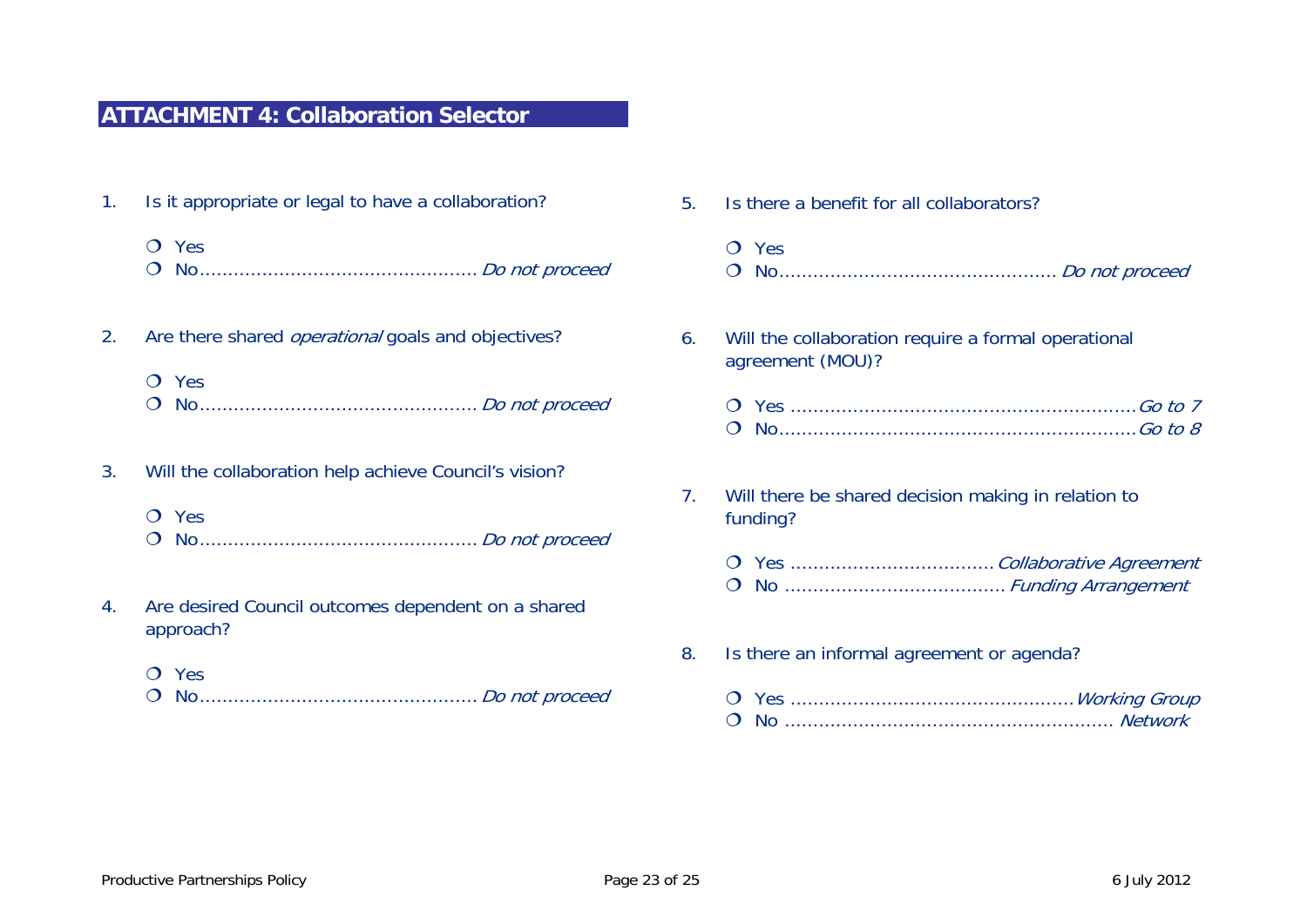#### **ATTACHMENT 5: Partnership Guidelines**

# **PARTNERSHIP DEVELOPMENT AND MAINTENANCE**

....................................................................................................

....................................................................................................

....................................................................................................

....................................................................................................

#### 1. Clarity of purpose and roles

What is the purpose of this partnership?

What role will Council take in the partnership?

What role does our partner have?

Do we have or need agreed terms of reference?

#### 2. Custodians and Advocates

Who will act as custodian in the partnership for each organisation?

....................................................................................................

....................................................................................................

Is the custodian at the appropriate level of the organisation?

#### 3. A Formal Agreement

Do we need a formal agreement?

If so, what form should it take?

#### 4. Timeframe and milestones

What are the agreed key dates and milestones?

Do we need a sunset clause for completion of the project?

....................................................................................................

....................................................................................................

....................................................................................................

....................................................................................................

....................................................................................................

....................................................................................................

#### 5. Record keeping and knowledge sharing

How will actions and activities be reported and recorded?

#### 6. Clarity of Resource Input

What financial or in-kind support will Council provide?